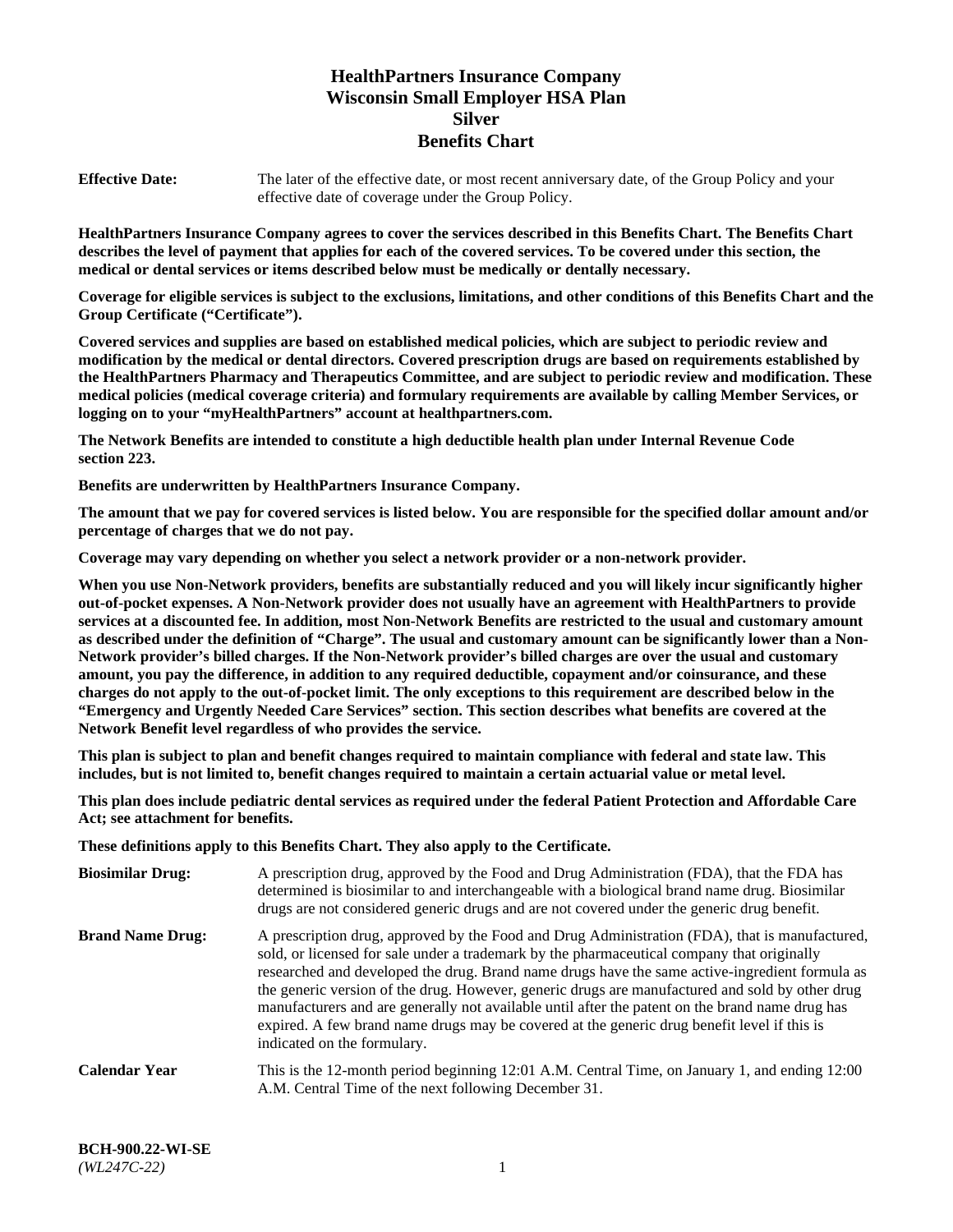| <b>Charge:</b> | For covered services delivered by a network provider, this is the provider's discounted fee for a<br>given medical/surgical service, procedure or item.                                                                                                                                                                                                                                                                                                                                                                                                                                                                                                                                                                 |
|----------------|-------------------------------------------------------------------------------------------------------------------------------------------------------------------------------------------------------------------------------------------------------------------------------------------------------------------------------------------------------------------------------------------------------------------------------------------------------------------------------------------------------------------------------------------------------------------------------------------------------------------------------------------------------------------------------------------------------------------------|
|                | For covered services delivered by non-network providers, a contracted rate may apply if such<br>arrangement is available to HealthPartners.                                                                                                                                                                                                                                                                                                                                                                                                                                                                                                                                                                             |
|                | For the usual and customary charge for covered services delivered by non-network providers, our<br>payment is calculated using one of the following options, depending on availability: 1) a<br>percentage of the Medicare fee schedule; 2) a comparable schedule if the service is not on the<br>Medicare fee schedule; or 3) a commercially reasonable rate for such service if a fee schedule is<br>not available.                                                                                                                                                                                                                                                                                                   |
|                | The usual and customary charge is the maximum amount allowed that we consider in the<br>calculation of the payment of charges incurred for certain covered services. You must pay for any<br>charges above the usual and customary charge, and they do not apply to the out-of-pocket limit.                                                                                                                                                                                                                                                                                                                                                                                                                            |
|                | A charge is incurred for covered ambulatory medical and surgical services, on the date the service<br>or item is provided. A charge is incurred for covered inpatient services, on the date of admission to<br>a hospital. To be covered, a charge must be incurred on or after your effective date and on or<br>before the termination date.                                                                                                                                                                                                                                                                                                                                                                           |
|                | Copayment/Coinsurance: The specified dollar amount, or percentage, of charges incurred for covered services, which we do<br>not pay, but which you must pay, each time you receive certain medical services, procedures or<br>items. Our payment for those covered services or items begins after the copayment or coinsurance<br>is satisfied. Covered services or items requiring a copayment or coinsurance are specified in this<br>Benefits Chart.                                                                                                                                                                                                                                                                 |
|                | For services provided by a network provider:<br>An amount which is listed as a flat dollar copayment is applied to a network provider's discounted<br>charge for a given service. However, if the network provider's discounted charge for a service or<br>item is less than the flat dollar copayment, you will pay the network provider's discounted charge.<br>An amount which is listed as a percentage of charges or coinsurance is based on the network<br>provider's discounted charges, calculated at the time the claim is processed, which may include an<br>agreed upon fee schedule rate for case rate or withhold arrangements.                                                                            |
|                | For services provided by a non-network provider:<br>Any copayment or coinsurance is applied to the lesser of the provider's charges or the usual and<br>customary charge for a service.                                                                                                                                                                                                                                                                                                                                                                                                                                                                                                                                 |
|                | A copayment or coinsurance is due at the time a service is provided, or when billed by the<br>provider. The copayment or coinsurance applicable for a scheduled visit with a HealthPartners<br>network provider will be collected for each visit, late cancellation and failed appointment.                                                                                                                                                                                                                                                                                                                                                                                                                             |
| Deductible:    | The specified dollar amount of charges incurred for covered services, which we do not pay, but an<br>enrollee or a family has to pay first in a calendar year. Our payment for those services or items<br>begins after the deductible is satisfied. For network providers, the amount of the charges that apply<br>to the deductible are based on the network provider's discounted charges, calculated at the time<br>the claim is processed, which may include an agreed upon fee schedule rate for case rate or<br>withhold arrangements. For non-network providers, the amount of charges that apply to the<br>deductible are the lesser of the provider's charges or the usual and customary charge for a service. |
|                | Any amounts paid or reimbursed by a third party, including but not limited to: point of service<br>rebates, manufacturer coupons, manufacturer debits cards or other forms of direct reimbursement<br>to an Insured for a product or service, will not apply toward your deductible, to the extent<br>permitted under state and federal law.                                                                                                                                                                                                                                                                                                                                                                            |
|                | Your plan has an embedded deductible. This means once an Insured meets the individual<br>deductible, the plan begins paying benefits for that person. If two or more members of the family<br>meet the family deductible, the plan begins paying benefits for all members of the family,<br>regardless of whether each Insured has met the individual deductible. However, an Insured may<br>not contribute more than the individual deductible toward the family deductible.                                                                                                                                                                                                                                           |
|                | All services are subject to the deductible unless otherwise indicated below in this Benefits Chart.                                                                                                                                                                                                                                                                                                                                                                                                                                                                                                                                                                                                                     |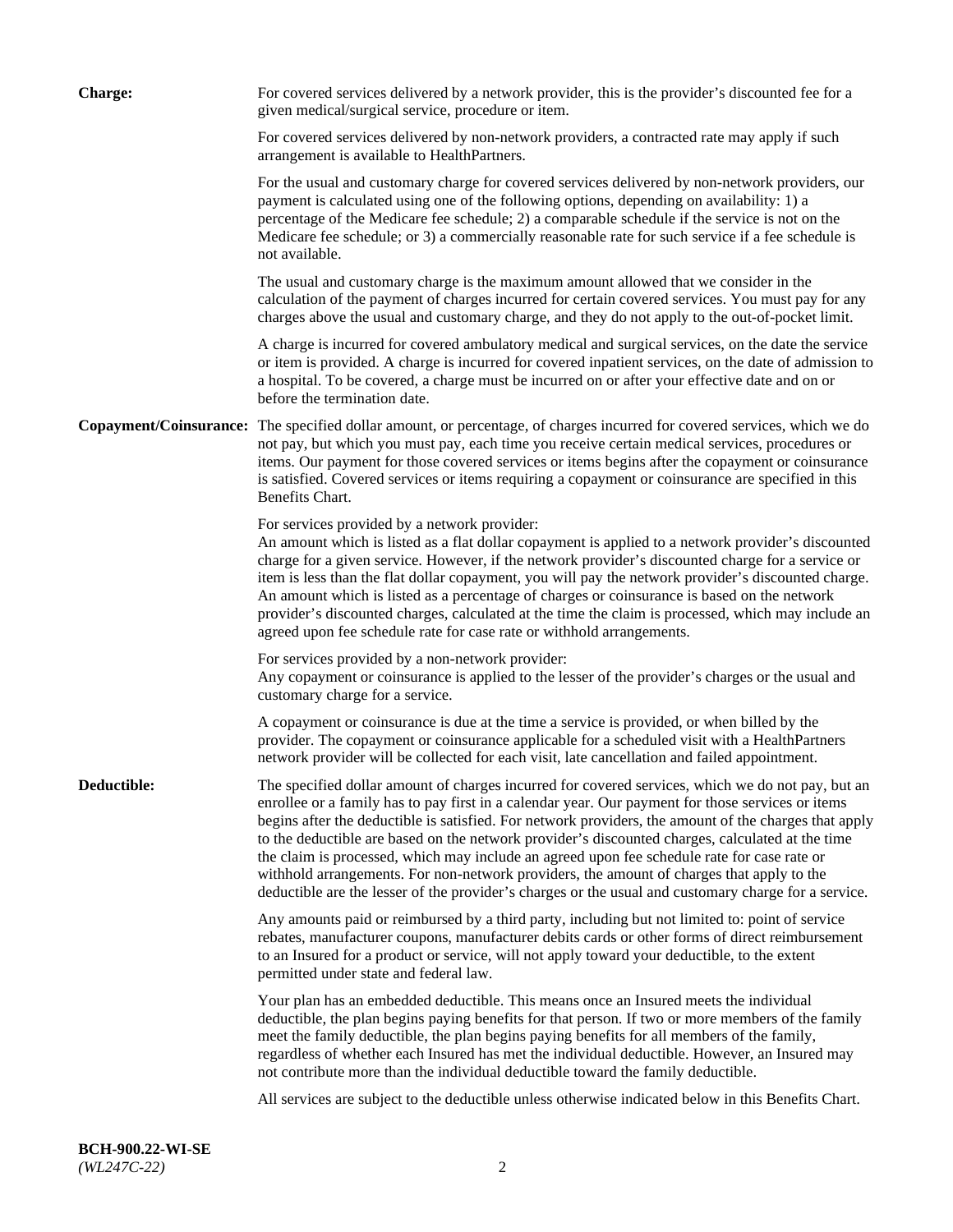| <b>Formulary:</b>                          | This is a current list, which may be revised from time to time, of prescription drugs, medications,<br>equipment and supplies covered by us as indicated in this Benefits Chart which are covered at the<br>highest benefit level. Some drugs on the formulary may require prior authorization to be covered<br>as formulary drugs. The formulary, and information on drugs that require prior authorization, are<br>available by calling Member Services, or logging on to your "myHealthPartners" account at<br>healthpartners.com. |
|--------------------------------------------|---------------------------------------------------------------------------------------------------------------------------------------------------------------------------------------------------------------------------------------------------------------------------------------------------------------------------------------------------------------------------------------------------------------------------------------------------------------------------------------------------------------------------------------|
| <b>Generic Drug:</b>                       | A prescription drug, approved by the Food and Drug Administration (FDA), that the FDA has<br>determined is comparable to a brand name drug product in dosage form, strength, route of<br>administration, quality, intended use and documented bioequivalence. Generally, generic drugs<br>cost less than brand name drugs. Some brand name drugs may be covered at the generic drug<br>benefit level if this is indicated on the formulary.                                                                                           |
| <b>Lifetime Maximum</b><br><b>Benefit:</b> | The specified coverage limit actually paid by us for services and/or charges incurred by you for any<br>given procedure or diagnosis. Payment of benefits under this Benefits Chart ceases when that lifetime<br>maximum benefit is reached. You have to pay for any subsequent charges.                                                                                                                                                                                                                                              |
| <b>Non-Formulary Drug:</b>                 | This is a prescription drug, approved by the Food and Drug Administration (FDA), that is not on<br>the formulary, is medically necessary and is not investigative or experimental or otherwise<br>excluded under the Certificate.                                                                                                                                                                                                                                                                                                     |
| <b>Out-of-Pocket Expenses:</b>             | You pay the specified copayments/coinsurance and deductibles applicable for particular services,<br>subject to the out-of-pocket limit described below. These amounts are in addition to the monthly<br>premium payments.                                                                                                                                                                                                                                                                                                             |
| <b>Out-of-Pocket Limit:</b>                | You pay the copayments/coinsurance and deductibles for covered services, to the individual or<br>family out-of-pocket limit. Thereafter we cover 100% of the charges incurred for all other covered<br>services, for the rest of the calendar year. You pay amounts greater than the out-of-pocket limit if<br>you exceed any lifetime maximum benefit or any visit or day limits.                                                                                                                                                    |
|                                            | Non-Network Benefits above the usual and customary charge (see definition of charge above) do<br>not apply to the out-of-pocket limit.                                                                                                                                                                                                                                                                                                                                                                                                |
|                                            | Non-Network Benefits for transplant surgery do not apply to the out-of-pocket limit.                                                                                                                                                                                                                                                                                                                                                                                                                                                  |
|                                            | Any amounts paid or reimbursed by a third party, including but not limited to: point of service<br>rebates, manufacturer coupons, manufacturer debit cards or other forms of direct reimbursement to<br>an Insured for a product or service, will not apply as an out-of-pocket expense, to the extent<br>permitted under state and federal law.                                                                                                                                                                                      |
|                                            | You are responsible to keep track of the out-of-pocket expenses. Contact Member Services for<br>assistance in determining the amount paid by the enrollee for specific eligible services received.<br>Claims for reimbursement under the out-of-pocket limit provisions are subject to the same time<br>limits and provisions described under the "Claims Provisions" section of the Certificate.                                                                                                                                     |
| <b>Preventive Drug List:</b>               | This is a current list, which may be revised from time to time, of certain formulary preventive<br>prescription drugs and certain diabetic supplies, covered under the Plan as indicated in this<br>Benefits Chart. The Preventive Drug List is available by logging on to your "myHealthPartners"<br>account at healthpartners.com or by calling Member Services.                                                                                                                                                                    |
| <b>Specialty Drug List:</b>                | This is a current list, which may be revised from time to time, of prescription drugs, medications,<br>equipment and supplies, which are typically bio-pharmaceuticals. The purpose of a specialty drug<br>list is to facilitate enhanced monitoring of complex therapies used to treat specific conditions.<br>Specialty drugs are covered by us as indicated in this Benefits Chart. The specialty drug list is<br>available by calling Member Services, or logging on to your "myHealthPartners" account at<br>healthpartners.com. |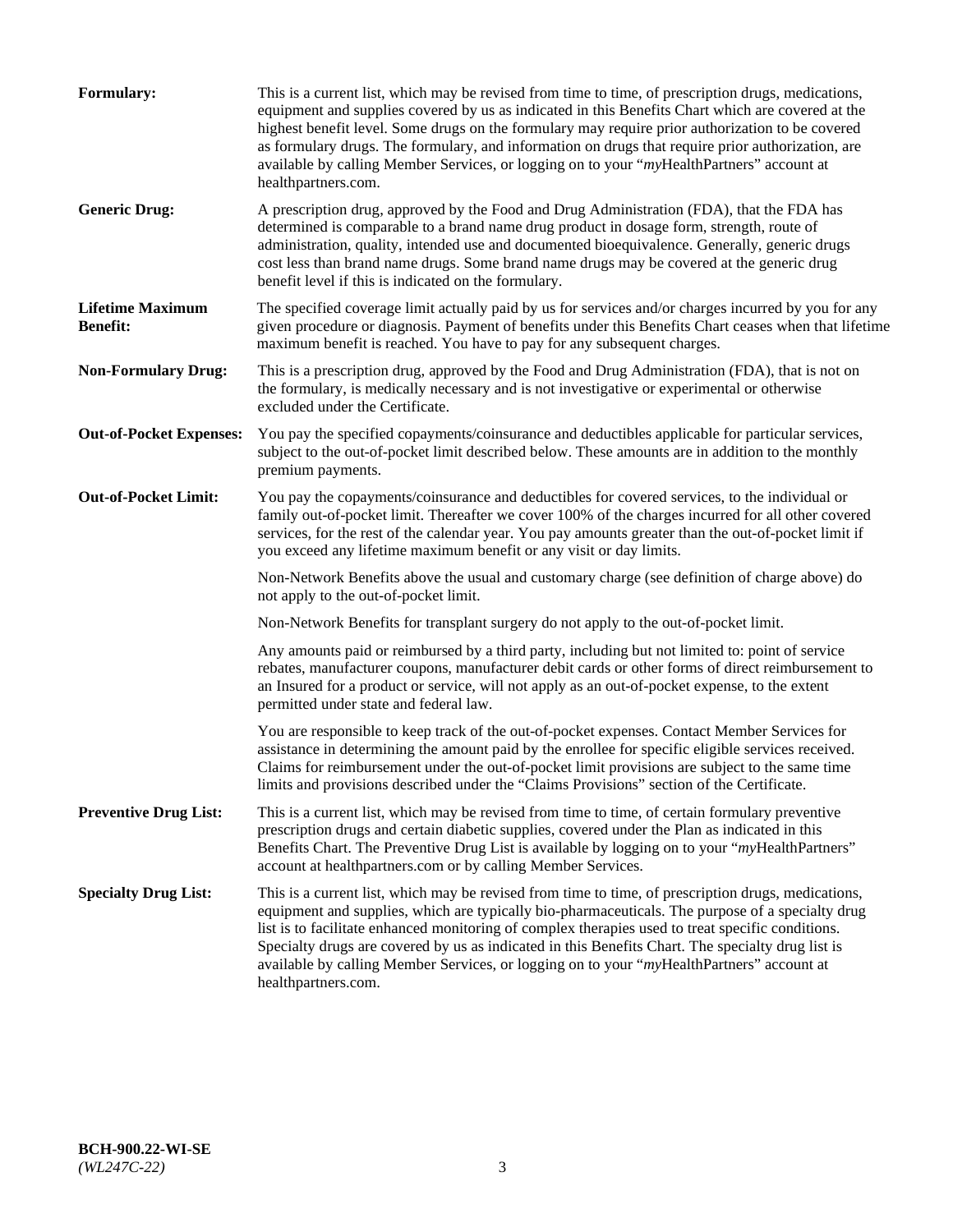### **DEDUCTIBLES AND OUT-OF-POCKET LIMITS**

#### **Individual calendar year deductible**

| <b>Network Benefits</b> | <b>Non-Network Benefits</b> |
|-------------------------|-----------------------------|
| \$5,500                 | \$10,000                    |

### **Family calendar year deductible**

| <b>Network Benefits</b> | <b>Non-Network Benefits</b> |
|-------------------------|-----------------------------|
| \$11,000                | \$20,000                    |

Separate deductibles must be satisfied under the Network Benefits and Non-Network Benefits.

Your plan has an embedded deductible. This means once an Insured meets the individual deductible, the plan begins paying benefits for that person. If two or more members of the family meet the family deductible, the plan begins paying benefits for all members of the family, regardless of whether each Insured has met the individual deductible. However, an Insured may not contribute more than the individual deductible toward the family deductible.

Any amounts paid or reimbursed by a third party, including but not limited to: point of service rebates, manufacturer coupons, manufacturer debits cards or other forms of direct reimbursement to an Insured for a product or service, will not apply toward your deductible, to the extent permitted under state and federal law.

#### **Individual calendar year out-of-pocket limit**

| Network Benefits | <b>Non-Network Benefits</b> |
|------------------|-----------------------------|
| \$5,800          | \$30,000                    |

#### **Family calendar year out-of-pocket limit**

| <b>Network Benefits</b> | <b>Non-Network Benefits</b> |
|-------------------------|-----------------------------|
| $\$11,600$              | \$60,000                    |

Separate Out-of-Pocket Limits must be satisfied under Network Benefits and Non-Network Benefits.

Non-Network Benefits above the usual and customary charge will not apply to the individual or family Out-of-Pocket Limit.

Non-Network Benefits for transplant surgery do not apply to the Out-of-Pocket Limit.

Any amounts paid or reimbursed by a third party, including but not limited to: point of service rebates, manufacturer coupons, manufacturer debit cards or other forms of direct reimbursement to an Insured for a product or service, will not apply as an out-of-pocket expense, to the extent permitted under state and federal law.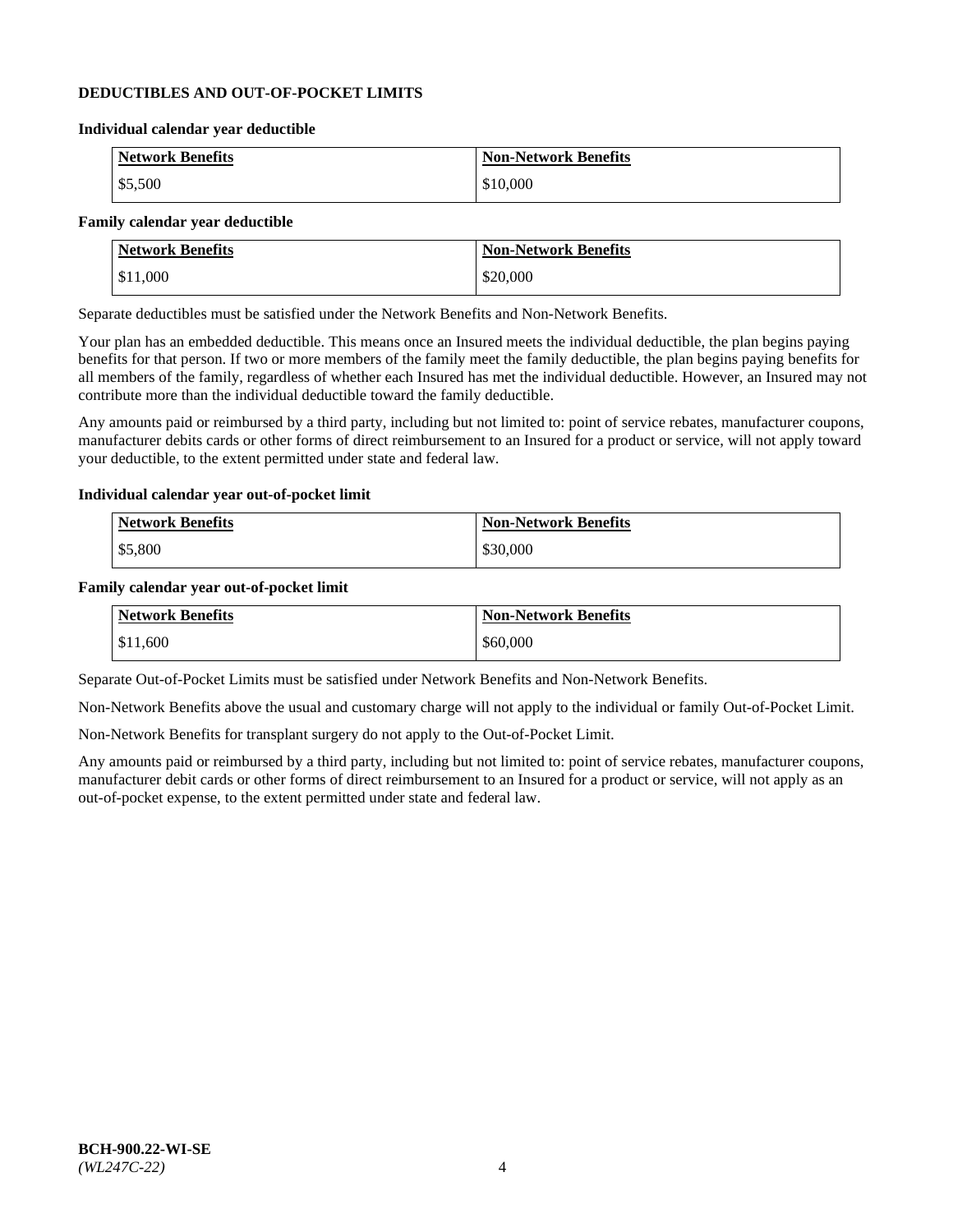# **AMBULANCE AND MEDICAL TRANSPORTATION**

### **Covered Services:**

We cover ambulance and medical transportation for medical emergencies.

We also cover medically necessary, non-emergency transportation if it meets our medical coverage criteria. Covered services and supplies are based on established medical policies, which are subject to periodic review and modification by the medical directors. These medical policies (medical coverage criteria) and applicable prior authorization requirements are available by calling Member Services, or logging on to your "*my*HealthPartners" account a[t healthpartners.com.](https://www.healthpartners.com/hp/index.html)

| Network Benefits              | <b>Non-Network Benefits</b> |
|-------------------------------|-----------------------------|
| 100% of the charges incurred. | See Network Benefits.       |

#### **Not Covered:**

See "Services Not Covered" in the Certificate.

# **AUTISM SERVICES**

# **Covered Services:**

We cover prior authorized evidence-based intensive-level and nonintensive-level treatment of autism spectrum disorders (autism disorder, Asperger's syndrome or pervasive development disorder not otherwise specified).

Covered services are based on established medical policies, which are subject to periodic review and modification by the medical directors. These medical policies (medical coverage criteria) are available by calling Member Services, or logging on to your "*my*HealthPartners" account at [healthpartners.com.](https://www.healthpartners.com/hp/index.html)

Your network provider will coordinate the prior authorization process for any autism treatment services. You may call Member Services at 952-883-5000 or toll-free at 855-813-3888 if you have any questions or concerns regarding the authorization process.

Please call Member Services at 952-883-5000 or toll-free at 855-813-3888 to request authorization for autism treatment services from a non-network provider.

**Intensive-level services** for children diagnosed with autism spectrum disorders. Intensive-level services must begin on or after 2 years of age and end before 9 years of age. Intensive-level services, on average, are services provided for more than 20 hours of treatment per week. (The average number of hours a week is calculated over a six-month period.)

| Network Benefits                         | <b>Non-Network Benefits</b>              |
|------------------------------------------|------------------------------------------|
| 100% of the charges incurred.            | 50% of the charges incurred.             |
| Limited to 240 visits per calendar year. | Limited to 240 visits per calendar year. |

The maximum number of visits is combined for Network Benefits and Non-Network Benefits. Visit limits are based on the minimum coverage amounts available at the time of publication. Additional visits may be available if required due to revised minimum coverage amounts being issued by the Office of the Commissioner of Insurance. See our medical coverage criteria for current visit limits.

#### **Intensive-level services lifetime maximum benefit**

| <b>Network Benefits</b>                               | <b>Non-Network Benefits</b>                           |
|-------------------------------------------------------|-------------------------------------------------------|
| 4 years of cumulative services under this plan or any | 4 years of cumulative services under this plan or any |
| other plan.                                           | other plan.                                           |

The Lifetime Maximum Benefit is combined for Network Benefits and Non-Network Benefits.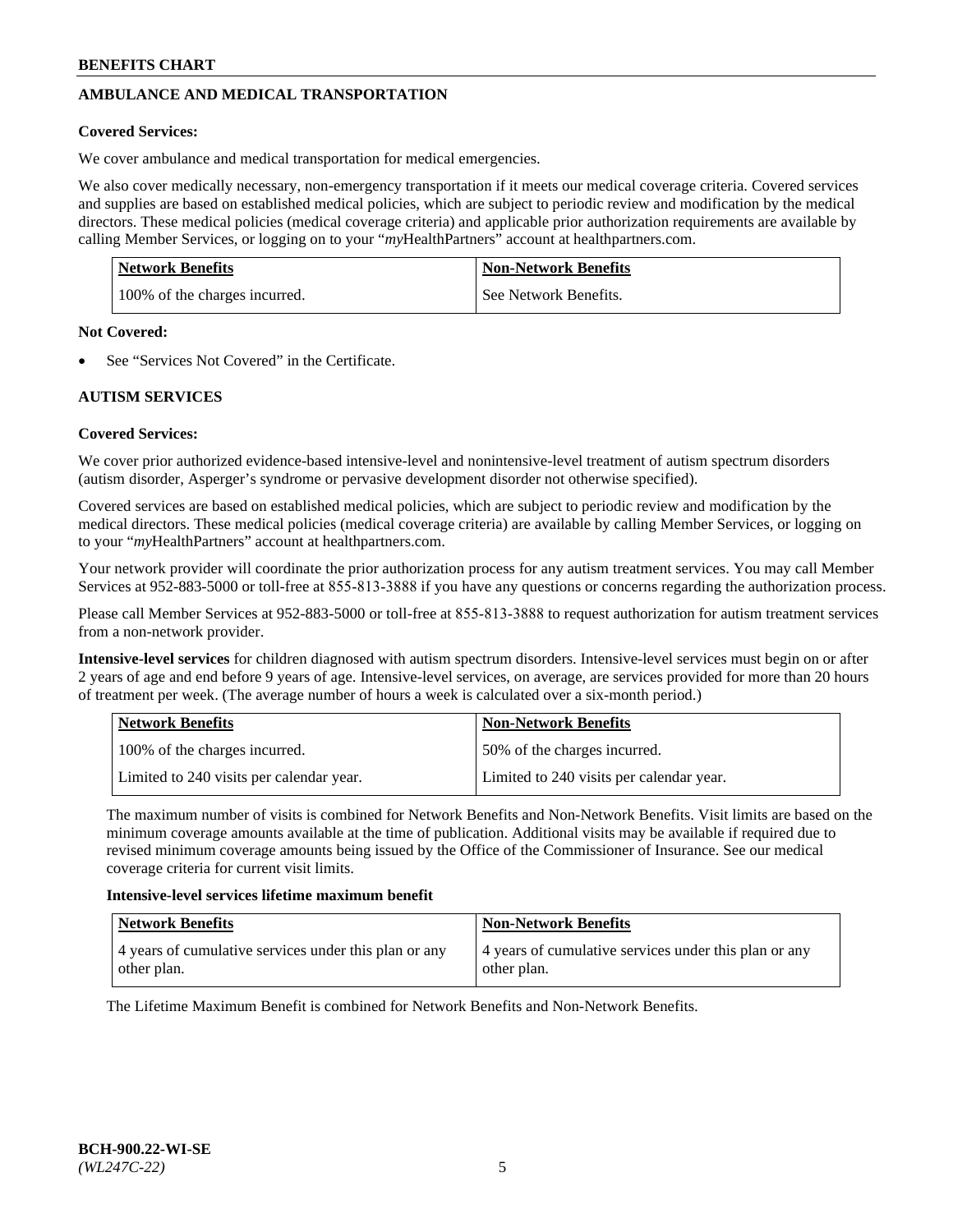**Nonintensive-level services** for Insureds diagnosed with autism spectrum disorders

| Network Benefits                         | <b>Non-Network Benefits</b>              |
|------------------------------------------|------------------------------------------|
| 100% of the charges incurred.            | 50% of the charges incurred.             |
| Limited to 120 visits per calendar year. | Limited to 120 visits per calendar year. |

The maximum number of visits is combined for Network Benefits and Non-Network Benefits. Visit limits are based on the minimum coverage amounts available at the time of publication. Additional visits may be available if required due to revised minimum coverage amounts being issued by the Office of the Commissioner of Insurance. See our medical coverage criteria for current visit limits.

# **Not Covered:**

See "Services Not Covered" in the Certificate.

# **BEHAVIORAL HEALTH SERVICES**

# **Covered Services:**

Covered services are based on established medical policies, which are subject to periodic review and modification by the medical directors. These medical policies (medical coverage criteria) are available by calling Member Services, or logging on to your "*my*HealthPartners" account at [healthpartners.com.](https://www.healthpartners.com/hp/index.html)

**Transitional treatment services:** These are services for the treatment of nervous or mental disorders and substance use disorders which are provided to an Insured in a less restrictive manner than are inpatient hospital services but in a more intensive manner than are outpatient services. Transitional treatment services are services offered by a provider, and certified by the Wisconsin Department of Health Services for each of the following (except the last bulleted item):

- Mental health services for covered adults in a day treatment program.
- Mental health services for covered children in a day hospital treatment program.
- Services for persons with chronic mental illness provided through a community support program.
- Residential treatment programs for covered persons with substance use disorder.
- Substance use disorder services in a day treatment program.
- Services for persons who are experiencing a mental health crisis or who are in a situation likely to turn into a mental health crisis if support is not provided.
- Intensive outpatient programs for the treatment of psychoactive substance use disorders provided in accordance with the patient placement criteria of the American Society of Addiction Medicine.

# **Mental health services**

We cover services for mental health diagnoses as described in the Diagnostic and Statistical Manual of Mental Disorders – Fifth Edition (DSM 5) (most recent edition).

We provide coverage for mental health treatment ordered by a Wisconsin court under a valid court order that is issued on the basis of a behavioral care evaluation performed by a licensed psychiatrist or doctoral level licensed psychologist, which includes a diagnosis and an individual treatment plan for care in the most appropriate, least restrictive environment. We must be given a copy of the court order and the behavioral care evaluation, and the service must be a covered benefit under this plan, and the service must be provided by a network provider, or other provider as required by law.

**Outpatient services:** We cover medically necessary outpatient professional mental health services for evaluation, crisis intervention, and treatment of mental health disorders.

A comprehensive diagnostic assessment will be used as the basis for a determination by a mental health professional, concerning the appropriate treatment and the extent of services required.

Outpatient services we cover for a diagnosed mental health condition include the following:

- Individual, group, family and multi-family therapy.
- Medication management provided by a physician, certified nurse practitioner, or physician's assistant.
- Psychological testing services for the purposes of determining the differential diagnoses and treatment planning for patients currently receiving behavioral health services.
- Partial hospitalization services in a licensed hospital or community mental health center.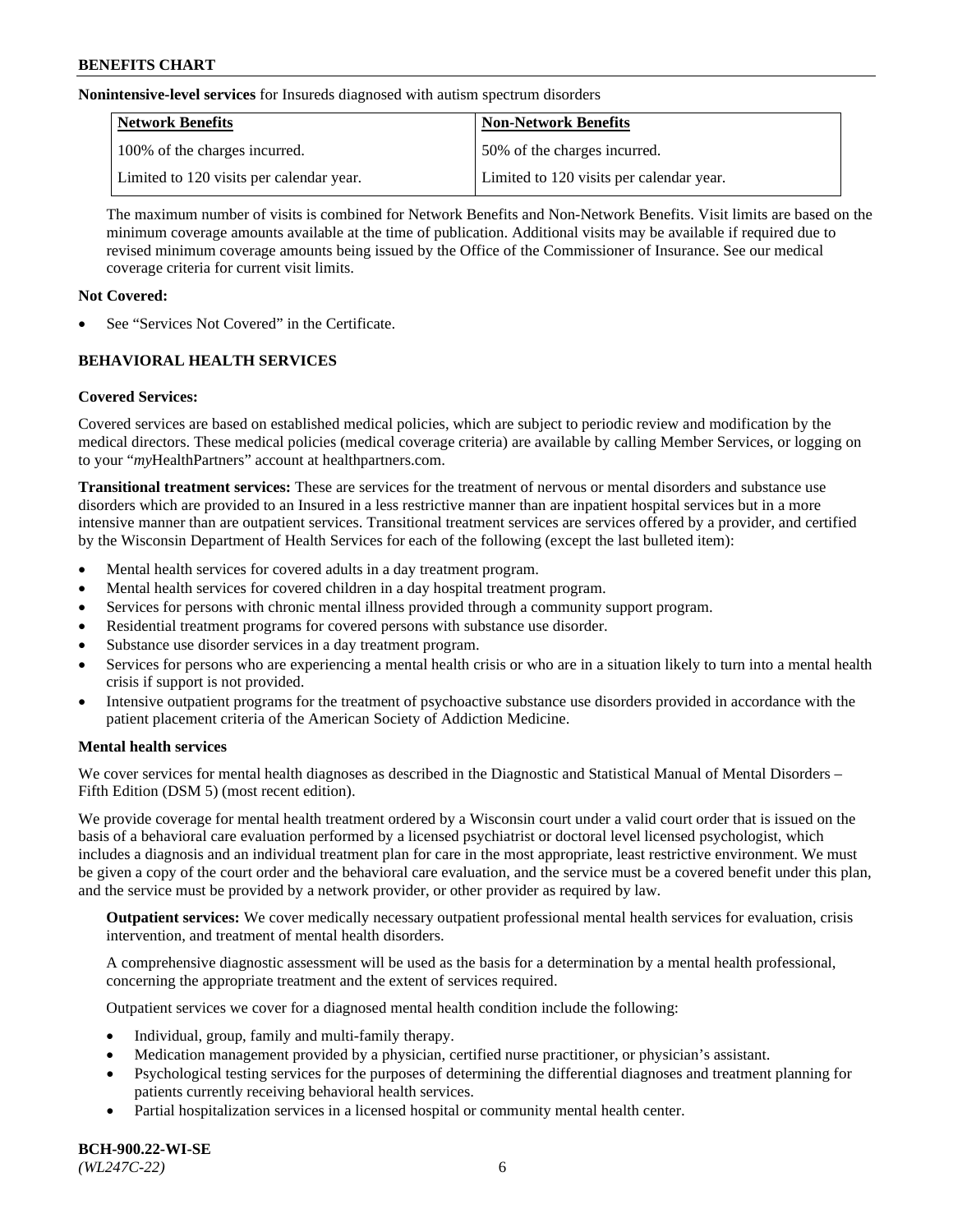- Psychotherapy and nursing services provided in the home if authorized by us.
- Treatment for gender dysphoria.

| Network Benefits              | <b>Non-Network Benefits</b>  |
|-------------------------------|------------------------------|
| 100% of the charges incurred. | 50% of the charges incurred. |

#### **Group therapy**

| Network Benefits              | Non-Network Benefits         |
|-------------------------------|------------------------------|
| 100% of the charges incurred. | 50% of the charges incurred. |

### **Inpatient services, including mental health residential treatment services:** We cover the following:

- Medically necessary inpatient services in a hospital and professional services for treatment of mental health disorders. Medical stabilization is covered under inpatient hospital services in the "Hospital and Skilled Nursing Facility Services" section.
- Medically necessary mental health residential treatment services. This care must be authorized by us and provided by a hospital or residential behavioral health treatment facility licensed by the local state or Department of Health and Human Services. Services not covered under this benefit include halfway houses, group homes, extended care facilities, shelter services, correctional services, detention services, transitional services, group residential services, foster care services and wilderness programs.

| Network Benefits              | <b>Non-Network Benefits</b>  |
|-------------------------------|------------------------------|
| 100% of the charges incurred. | 50% of the charges incurred. |

**Transitional treatment services:** We cover transitional treatment services described above for treatment of mental and nervous disorders.

| Network Benefits              | Non-Network Benefits         |
|-------------------------------|------------------------------|
| 100% of the charges incurred. | 50% of the charges incurred. |

#### **Substance use disorder treatment services**

We cover medically necessary services for assessments by a licensed alcohol and drug counselor and treatment of substance use disorders as defined in the latest edition of the DSM 5.

**Outpatient services:** We cover medically necessary outpatient professional services for diagnosis and treatment of substance use disorders. Substance use disorder treatment services must be provided by a program licensed by the local Department of Health Services.Outpatient services we cover for a diagnosed substance use disorder include the following:

- Individual, group, family, and multi-family therapy provided in an office setting.
- Opiate replacement therapy including methadone and buprenorphine treatment.

| Network Benefits              | <b>Non-Network Benefits</b>  |
|-------------------------------|------------------------------|
| 100% of the charges incurred. | 50% of the charges incurred. |

**Inpatient services:** We cover the following:

- Medically necessary inpatient services in a hospital or a licensed residential primary treatment center.
- Services provided in a hospital that is licensed by the local state and accredited by Medicare.
- Detoxification services in a hospital or community detoxification facility if it is licensed by the local Department of Health Services.

| Network Benefits              | <b>Non-Network Benefits</b>  |
|-------------------------------|------------------------------|
| 100% of the charges incurred. | 50% of the charges incurred. |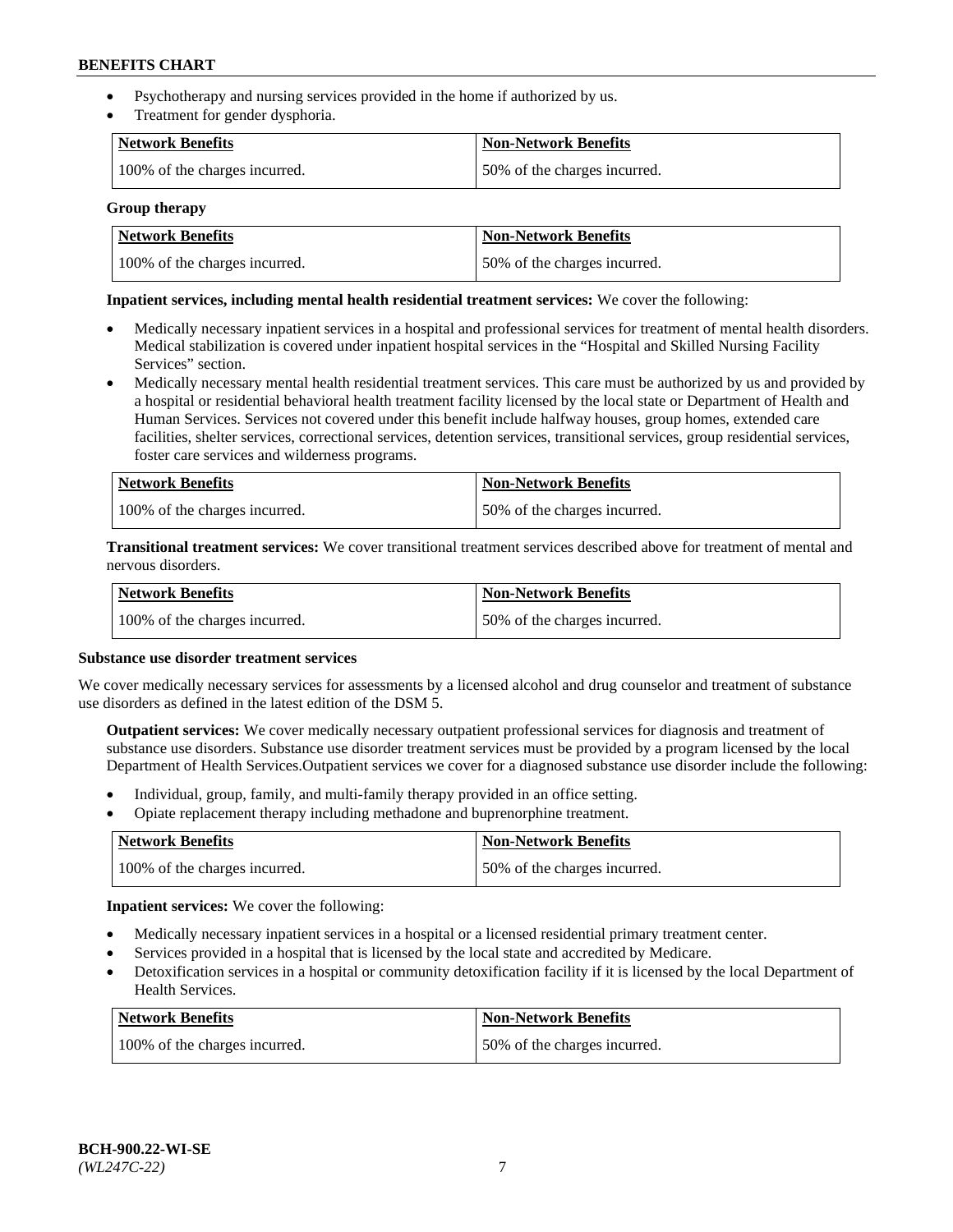**Transitional treatment services:** We cover transitional treatment services described above for treatment of substance use disorders.

| Network Benefits              | Non-Network Benefits         |
|-------------------------------|------------------------------|
| 100% of the charges incurred. | 50% of the charges incurred. |

**Out-of-area services for Wisconsin students:** If a dependent child is a student in a school located in Wisconsin, but outside of our service area, we cover mental health and substance use disorder services as required under Wisconsin Statute 609.655.

- The student may have a clinical assessment from a local, non-network mental health or substance use disorder treatment provider at the network benefit level when prior authorized by us.
- If outpatient services are recommended in the clinical assessment, five outpatient visits from a non-network provider will be covered at the network benefit level.
- Our Medical Director will determine the need for continuing treatment by the non-network provider; additional visits may be approved.
- Coverage for the outpatient services will not be provided if the recommended treatment would keep the student from attending school on a regular basis or if the student is no longer attending the school full-time.

This benefit is subject to the limitations shown in this "Behavioral Health Services" section.

| Network Benefits              | <b>Non-Network Benefits</b> |
|-------------------------------|-----------------------------|
| 100% of the charges incurred. | Not applicable.             |

A dependent child enrolled in a school outside of the state of Wisconsin is not eligible for this benefit.

### **Not Covered:**

See "Services Not Covered" in the Certificate.

# **CHIROPRACTIC SERVICES**

# **Covered Services:**

We cover chiropractic services for rehabilitative care. Chiropractic services are adjustments to any abnormal articulations of the human body, especially those of the spinal column, for the purpose of giving freedom of action to impinged nerves that may cause pain or deranged function.

Massage therapy which is performed in conjunction with other treatment/modalities by a chiropractor, is part of a prescribed treatment plan and is not billed separately is covered.

| <b>Network Benefits</b>       | <b>Non-Network Benefits</b>  |
|-------------------------------|------------------------------|
| 100% of the charges incurred. | 50% of the charges incurred. |

#### **Not Covered:**

- Massage therapy for the purpose of comfort or convenience of the Insured.
- See "Services Not Covered" in the Certificate.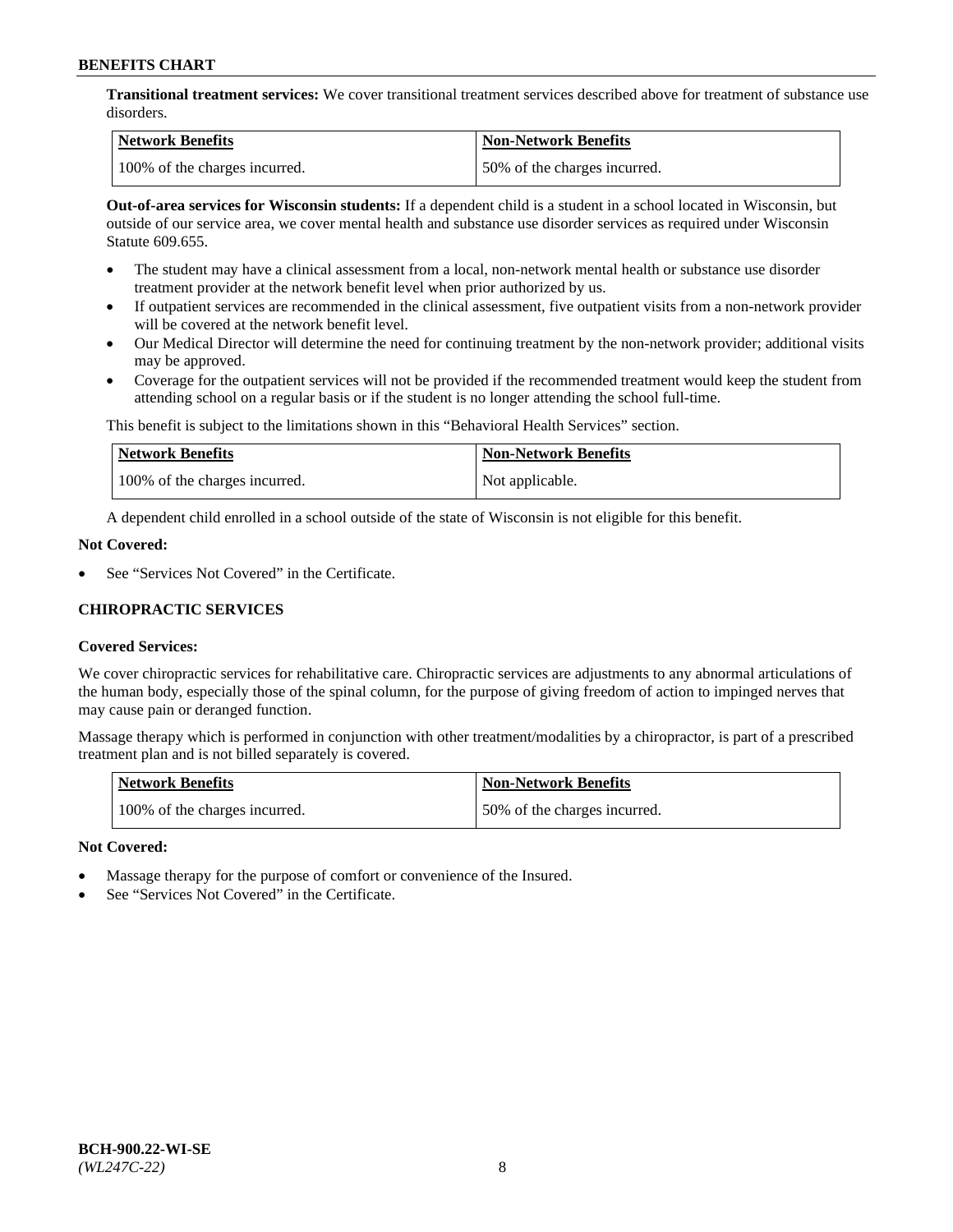# **CLINICAL TRIALS**

# **Covered Services:**

We cover certain routine services if you participate in a Phase I, Phase II, Phase III or Phase IV approved clinical trial that is conducted in relation to the prevention, detection, or treatment of cancer or other life-threatening disease or condition as defined in the Affordable Care Act. Approved clinical trials include (1) federally funded trials when the study or investigation is approved or funded by any of the federal agencies defined in the Public Health Services Act, section 2709 (d) (1) (A); (2) the study or investigation is conducted under an investigational new drug application reviewed by the Food and Drug Administration; and (3) the study or investigation is a drug trial that is exempt from having such an investigational new drug application. We cover routine patient costs for services that would be eligible under the Certificate and this Benefits Chart if the service were provided outside of a clinical trial.

| <b>Network Benefits</b>                                                                                                                                         | <b>Non-Network Benefits</b>                                                                                                                            |
|-----------------------------------------------------------------------------------------------------------------------------------------------------------------|--------------------------------------------------------------------------------------------------------------------------------------------------------|
| Coverage level is same as corresponding Network<br>Benefits, depending on type of service provided such as<br>Office Visits for Illness or Injury, Inpatient or | Coverage level is same as corresponding<br>Non-Network Benefits, depending on type of service<br>provided such as Office Visits for Illness or Injury, |
| <b>Outpatient Hospital Services.</b>                                                                                                                            | Inpatient or Outpatient Hospital Services.                                                                                                             |

### **Not Covered:**

- The investigative or experimental item, device or service itself.
- Items or services that are provided solely to satisfy data collection and analysis needs and that are not used in the direct clinical management of the patient.
- A service that is clearly inconsistent with widely accepted and established standards of care for a particular diagnosis.
- See "Services Not Covered" in the Certificate.

# **DENTAL SERVICES**

# **Covered Services:**

We cover services as described below.

**Accidental dental services:** We cover dentally necessary services to treat and restore damage done to sound, natural, unrestored teeth as a result of an accidental injury. Coverage is for damage caused by external trauma to face and mouth only, not for cracked or broken teeth, which result from biting or chewing. We cover restorations, root canals, crowns and replacement of teeth lost that are directly related to the accident in which the Insured was involved. We cover initial exam, x-rays and palliative treatment including extractions, and other oral surgical procedures directly related to the accident. Subsequent treatment must be initiated within the specified time-frame and must be directly related to the accident. We do not cover restoration and replacement of teeth that are not "sound and natural" at the time of the accident.

Full mouth rehabilitations to correct occlusion (bite) and malocclusion (misaligned teeth not due to the accident) are not covered.

When an implant-supported dental prosthetic treatment is pursued, the accidental dental benefit will be applied to the prosthetic procedure. Benefits are limited to the amount that would be paid toward the placement of a removable dental prosthetic appliance that could be used in the absence of implant treatment. Care must be provided or pre-authorized by a HealthPartners dentist.

| Network Benefits              | <b>Non-Network Benefits</b>  |
|-------------------------------|------------------------------|
| 100% of the charges incurred. | 50% of the charges incurred. |

For all accidental dental services, treatment and/or restoration must be initiated within six months of the date of the injury. Coverage is limited to the initial course of treatment and/or initial restoration. Services must be provided within 24 months of the date of injury to be covered.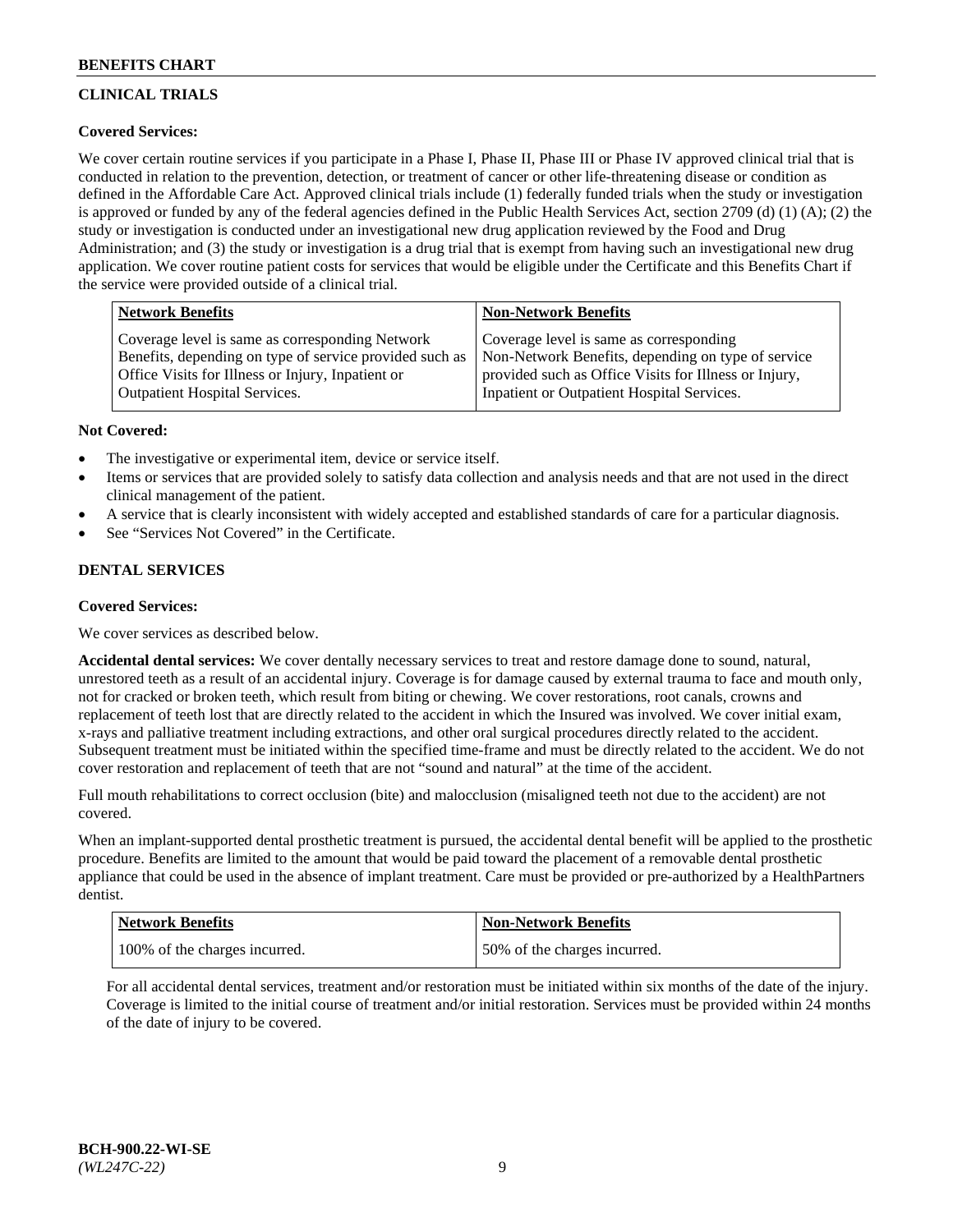# **Medical referral dental services**

**Medically necessary outpatient dental services:** We cover medically necessary outpatient dental services. Coverage is limited to dental services required for treatment of an underlying medical condition, e.g., removal of teeth to complete radiation treatment for cancer of the jaw, cysts and lesions.

| Network Benefits              | <b>Non-Network Benefits</b>  |
|-------------------------------|------------------------------|
| 100% of the charges incurred. | 50% of the charges incurred. |

**Medically necessary hospitalization and anesthesia for dental care:** We cover medically necessary hospitalization for dental care. This is limited to charges incurred by an Insured who: (1) is a child under age 5; (2) is severely disabled; (3) has a medical condition, and requires hospitalization or general anesthesia for dental care treatment; or (4) is a child between ages 5 and 12 and care in dental offices has been attempted unsuccessfully and usual methods of behavior modification have not been successful, or when extensive amounts of restorative care, exceeding four appointments, are required. Coverage is limited to facility and anesthesia charges. Oral surgeon/dentist professional fees are not covered. The following are examples, though not all-inclusive, of medical conditions which may require hospitalization for dental services: severe asthma, severe airway obstruction or hemophilia. Hospitalization required due to the behavior of the Insured or due to the extent of the dental procedure is not covered.

| Network Benefits              | <b>Non-Network Benefits</b>  |
|-------------------------------|------------------------------|
| 100% of the charges incurred. | 50% of the charges incurred. |

**Medical complications of dental care:** We cover medical complications of dental care. Treatment must be medically necessary care and related to medical complications of non-covered dental care, including complications of the head, neck, or substructures.

| Network Benefits              | <b>Non-Network Benefits</b>  |
|-------------------------------|------------------------------|
| 100% of the charges incurred. | 50% of the charges incurred. |

**Oral surgery:** We cover oral surgery. Coverage is limited to treatment of medical conditions requiring oral surgery, such as treatment of oral neoplasm, non-dental cysts, fracture of the jaws, trauma of the mouth and jaws, and any other oral surgery procedures provided as medically necessary dental services.

| Network Benefits              | <b>Non-Network Benefits</b>  |
|-------------------------------|------------------------------|
| 100% of the charges incurred. | 50% of the charges incurred. |

**Treatment of cleft lip and cleft palate:** We cover treatment of cleft lip and cleft palate of a dependent child, including orthodontic treatment and oral surgery directly related to the cleft. Dental services which are not required for the treatment of cleft lip or cleft palate are not covered. If a dependent child covered under the Certificate and Benefits Chart is also covered under a dental plan which includes orthodontic services, that dental plan shall be considered primary for the necessary orthodontic services. Oral appliances are subject to the same copayment, conditions and limitations as durable medical equipment.

| <b>Network Benefits</b>                               | <b>Non-Network Benefits</b>                            |
|-------------------------------------------------------|--------------------------------------------------------|
| Coverage level is same as corresponding Network       | Coverage level is same as corresponding                |
| Benefits, depending on type of service provided, such | Non-Network Benefits, depending on type of service     |
| as Office Visits for Illness or Injury, Inpatient or  | provided, such as Office Visits for Illness or Injury, |
| <b>Outpatient Hospital Services.</b>                  | Inpatient or Outpatient Hospital Services.             |

**Treatment of temporomandibular disorder (TMD) and craniomandibular disorder (CMD):** We cover diagnostic procedures, surgical treatment and non-surgical treatment (including intraoral splint therapy devices) for temporomandibular disorder (TMD) and craniomandibular disorder (CMD), which is medically necessary care. Dental services which are not required to directly treat TMD or CMD are not covered.

| <b>Network Benefits</b>       | <b>Non-Network Benefits</b>  |
|-------------------------------|------------------------------|
| 100% of the charges incurred. | 50% of the charges incurred. |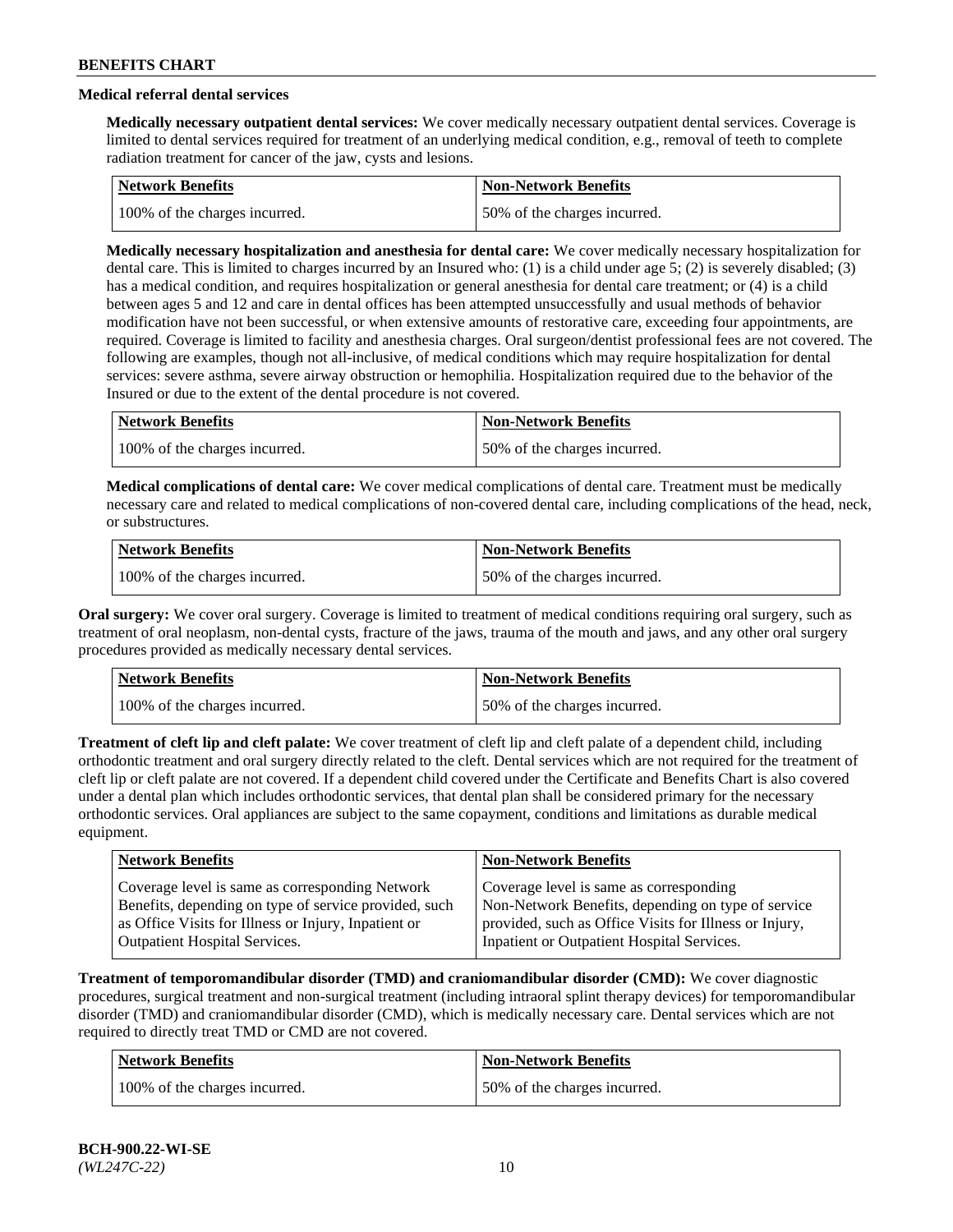# **Not Covered:**

- Dental treatment, procedures or services not listed in this Benefits Chart.
- Accident-related dental services if treatment is: (1) provided to teeth which are not sound and natural; (2) to teeth which have been restored; (3) initiated beyond six months from the date of the injury; (4) received beyond the initial treatment or restoration; or (5) received beyond 24 months from the date of injury.
- Oral surgery to remove wisdom teeth.
- Orthognathic treatment or procedures and all related services.
- See "Services Not Covered" in the Certificate.

### **DIABETES AND HYPERTENSION DISEASE MANAGEMENT PROGRAM**

### **Covered Services:**

If you meet criteria for coverage, you may qualify for the Diabetes and/or Hypertension Disease Management Program.

The program covers group health coaching which focuses on weight loss, exercise, behavior modification and health education through Omada Health.

| <b>Network Benefits</b>                                     | <b>Non-Network Benefits</b> |
|-------------------------------------------------------------|-----------------------------|
| 100% of the charges incurred.<br>Deductible does not apply. | Not applicable.             |

### **Not Covered:**

See "Services Not Covered" in the Certificate.

# **DIABETIC EQUIPMENT AND SUPPLIES**

### **Covered Services:**

We cover physician prescribed medically appropriate and necessary drugs and supplies used in the management and treatment of diabetes for Insureds with gestational, Type I or Type II diabetes including durable diabetic equipment and disposable supplies, as described below.

Certain items are only covered if your condition meets our coverage criteria and obtained through an authorized vendor. For more information on what we cover and any prior authorization requirements, call Member Services or log on to your "*my*HealthPartners" account at [healthpartners.com.](http://www.healthpartners.com/)

Insulin and medications for diabetes are covered as outpatient drugs under the "Prescription Drug Services" section.

**Pumps and pump supplies.** These include diabetic insulin pumps, diabetic infusion pumps and infusion pump supplies such as infusion sets, tubing, connectors and syringe reservoirs.

| <b>Network Benefits</b>                                                                 | <b>Non-Network Benefits</b>  |
|-----------------------------------------------------------------------------------------|------------------------------|
| Pumps received at a pharmacy:<br>100% of the charges incurred.                          | 50% of the charges incurred. |
| Pumps received from a non-pharmacy<br>approved vendor:<br>100% of the charges incurred. |                              |

# **All other durable equipment and diabetic supplies**

Durable Diabetic Equipment and Supplies. These include continuous glucose monitoring system (CGMS), transmitter, sensors and receivers, diabetic blood glucose monitors and control/calibrating solutions (for checking accuracy or testing equipment and test strips).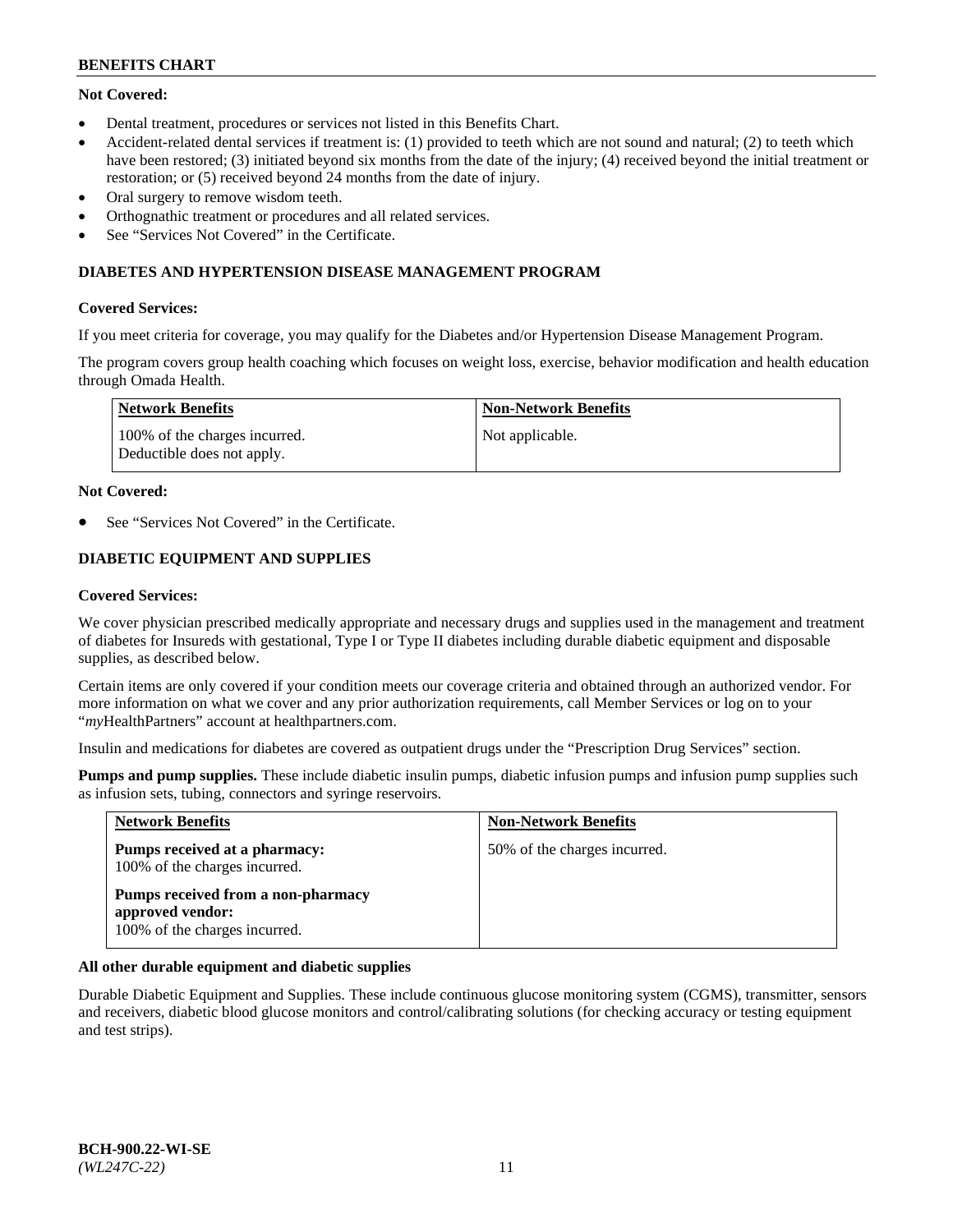Disposable Diabetic Supplies. These are one-time use supplies, including syringes, lancets, lancet devices, blood and urine ketone test strips, and needles.

Certain diabetic supplies and equipment must be purchased at a pharmacy.

| <b>Network Benefits</b>                                                                                                                                                                                                                                                                             | <b>Non-Network Benefits</b>  |
|-----------------------------------------------------------------------------------------------------------------------------------------------------------------------------------------------------------------------------------------------------------------------------------------------------|------------------------------|
| If received through a pharmacy:<br>Diabetic supplies on the Preventive Drug List:<br>100% of the charges incurred, subject to a<br>copayment of \$60.<br>Deductible does not apply.<br>All other diabetic supplies purchased at a pharmacy:<br>100% of the charges incurred.<br>Deductible applies. | 50% of the charges incurred. |
| If received through a non-pharmacy provider:<br>100% of the charges incurred if purchased from an<br>approved vendor.                                                                                                                                                                               |                              |

#### **Limitations:**

- No more than a 93-day supply of diabetic supplies are covered and dispensed at a time.
- We require that certain diabetic supplies and equipment be purchased at a pharmacy.
- Diabetic supplies and equipment are limited to certain models and brands.
- Durable medical equipment and supplies must be obtained from or repaired by approved vendors.
- Covered services and supplies are based on established medical policies which are subject to periodic review and modification by the medical directors. Our coverage policy for diabetic supplies includes information on our required models and brands. These medical policies (medical coverage criteria) are available by calling Member Services, or logging on to your "myHealthPartners" account at [healthpartners.com.](http://www.healthpartners.com/)

### **Not Covered:**

- Replacement or repair of any covered items, if the items are (i) damaged or destroyed by misuse, abuse or carelessness, (ii) lost; or (iii) stolen.
- Duplicate or similar items.
- Labor and related charges for repair of any covered items which are more than the cost of replacement by an approved vendor.
- Batteries for monitors and equipment.
- Sales tax, mailing, delivery charges, service call charges.
- See "Services Not Covered" in the Certificate.

# **DIAGNOSTIC IMAGING SERVICES**

#### **Covered Services:**

We cover diagnostic imaging, when ordered by a provider and provided in a clinic or outpatient hospital facility.

For Network Benefits, non-emergent, scheduled outpatient Magnetic Resonance Imaging (MRI) and Computed Tomography (CT) must be provided at a designated facility. Your physician or facility will obtain or verify prior authorization for these services, as needed.

We cover services provided in a clinic or outpatient hospital facility. To see the benefit level for inpatient hospital or skilled nursing facility services, see benefits under "Inpatient Hospital and Skilled Nursing Facility Services".

#### **Outpatient magnetic resonance imaging (MRI) and computed tomography (CT)**

| <b>Network Benefits</b>       | <b>Non-Network Benefits</b>  |
|-------------------------------|------------------------------|
| 100% of the charges incurred. | 50% of the charges incurred. |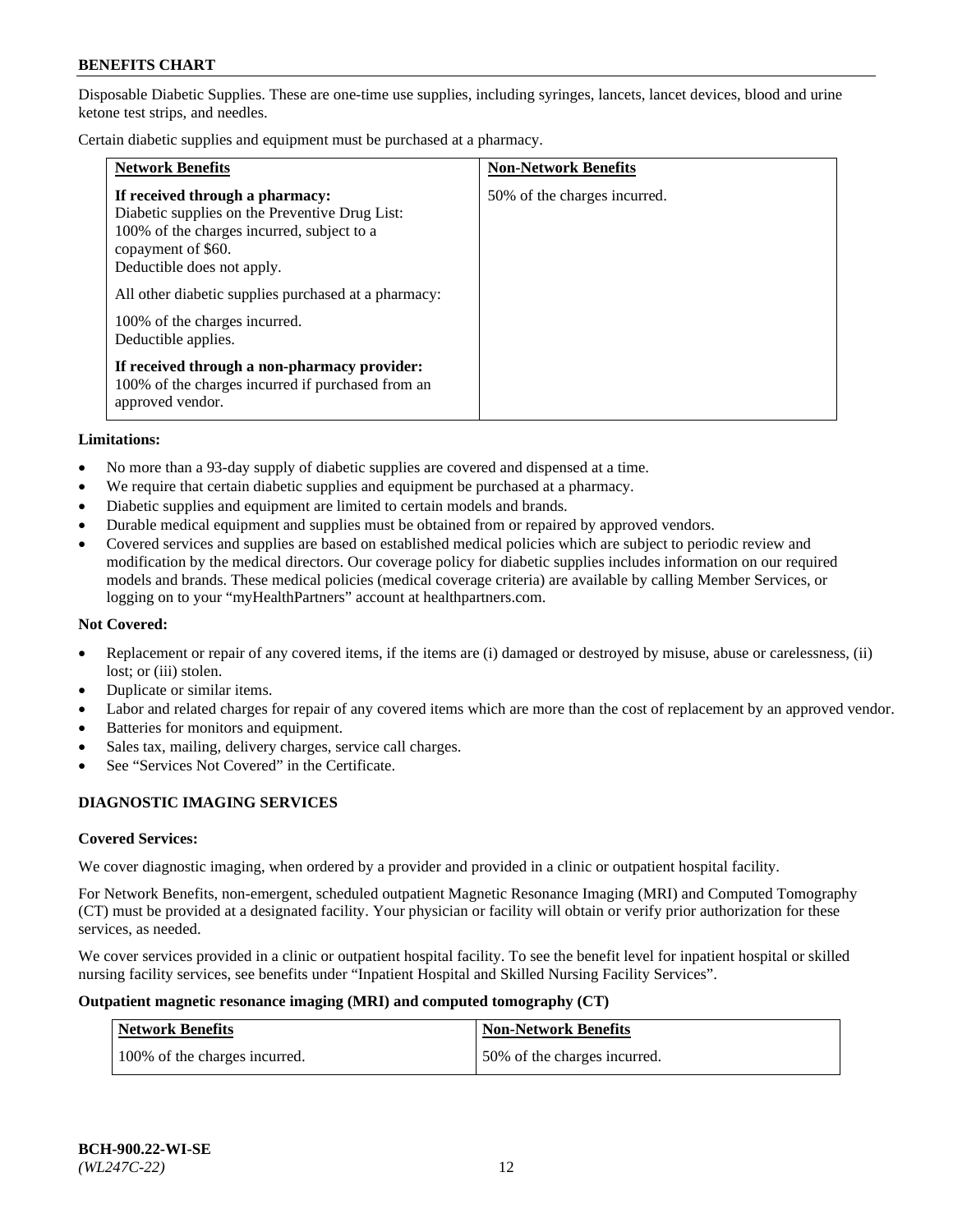# **All other outpatient diagnostic imaging services**

#### **Services for illness or injury**

| <b>Network Benefits</b>       | <b>Non-Network Benefits</b>  |
|-------------------------------|------------------------------|
| 100% of the charges incurred. | 50% of the charges incurred. |

### **Preventive services (MRI/CT procedures are not considered preventive)**

Diagnostic imaging services associated with preventive services are covered at the benefit level shown in the "Preventive Services" section of this Benefits Chart.

### **Not Covered:**

See "Services Not Covered" in the Certificate.

# **DURABLE MEDICAL EQUIPMENT, PROSTHETICS, ORTHOTICS AND SUPPLIES**

### **Covered Services:**

We cover equipment and services, as described below.

We cover durable medical equipment and services, prosthetics, orthotics and supplies, subject to the limitations below, including certain disposable supplies and enteral feedings.

We cover external hearing aids, cochlear implants, and related treatment prescribed by a physician or by a licensed audiologist for Insureds under 18 years of age who have hearing loss.

We also cover basic hearing aids for Insureds age 18 or older for the correction of a hearing impairment.

Osseointegrated or bone-anchored hearing aids are only covered for Insureds who have hearing loss that is not correctable by any other procedure.

Hearing aids are limited to one basic, standard hearing aid for each ear every three years.

A basic hearing aid is defined as a hearing device that consists of a microphone, amplifier, volume control, battery and receiver, which is up to date using the latest technology. It does not include upgrades above and beyond the functionality of a basic hearing aid, including, but not limited to, hearing improvements for group settings, background noise, Bluetooth/remote control functionality, or extended warranties. Charges for upgrades above the cost of a basic, standard hearing aid are not covered.

Diabetic equipment and supplies are covered under the "Diabetic Equipment and Supplies" section.

# **Special dietary treatment for phenylketonuria (PKU) if it meets our medical coverage criteria**

| <b>Network Benefits</b>       | <b>Non-Network Benefits</b>  |
|-------------------------------|------------------------------|
| 100% of the charges incurred. | 50% of the charges incurred. |

#### **Oral amino acid based elemental formula if it meets our medical coverage criteria**

| <b>Network Benefits</b>       | <b>Non-Network Benefits</b>  |
|-------------------------------|------------------------------|
| 100% of the charges incurred. | 50% of the charges incurred. |

#### **All other durable medical equipment, prosthetics, orthotics and supplies**

| <b>Network Benefits</b>       | <b>Non-Network Benefits</b>  |
|-------------------------------|------------------------------|
| 100% of the charges incurred. | 50% of the charges incurred. |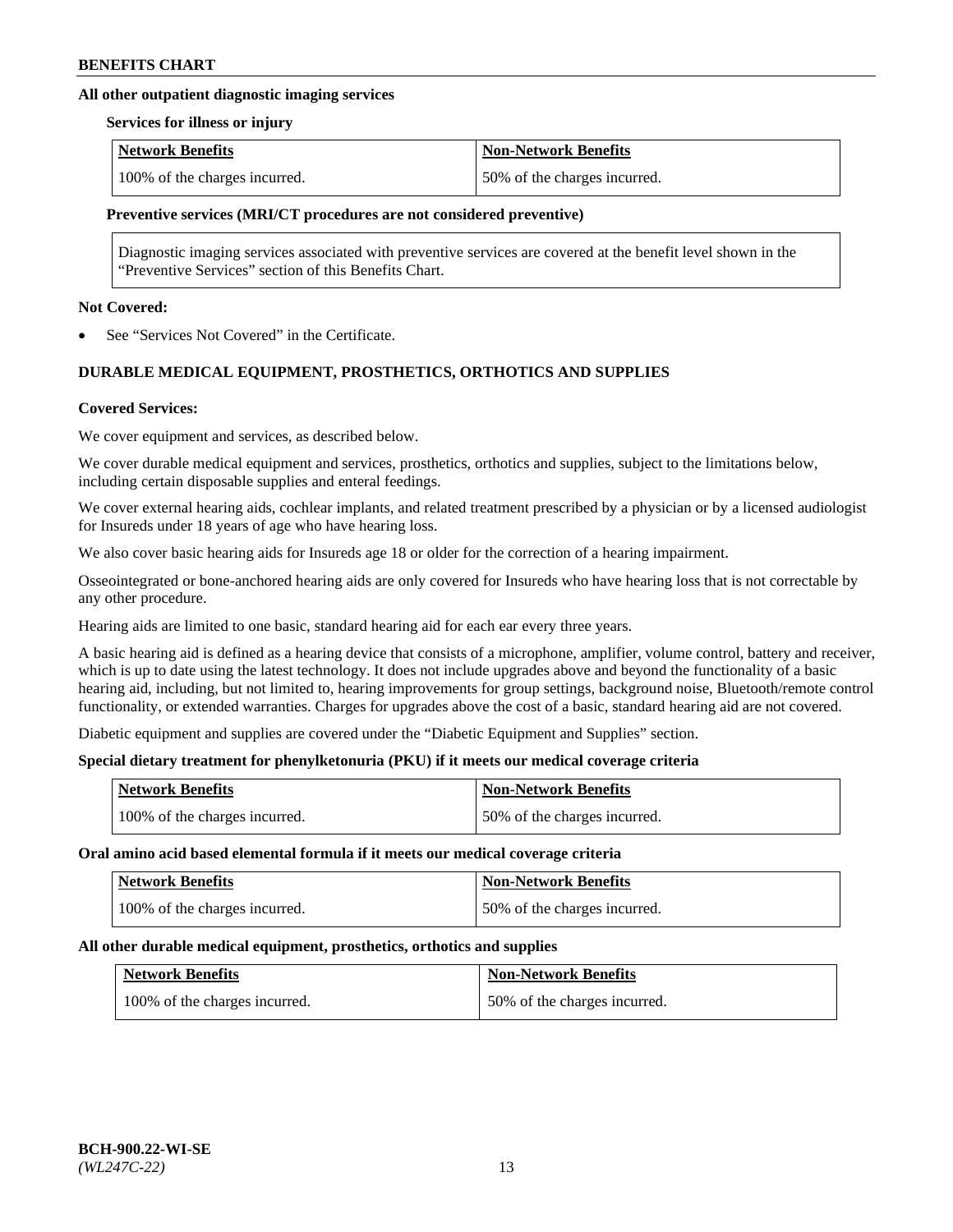# **Limitations:**

Coverage of durable medical equipment is limited by the following:

- Payment will not exceed the cost of an alternate piece of equipment or service that is effective and medically necessary.
- For prosthetic benefits, other than oral appliances for cleft lip and cleft palate, payment will not exceed the cost of an alternate piece of equipment or service that is effective, medically necessary and enables Insureds to conduct standard activities of daily living.
- We reserve the right to determine if an item will be approved for rental vs. purchase.
- Durable medical equipment and supplies must be obtained from or repaired by approved vendors.
- Covered services and supplies are based on established medical policies which are subject to periodic review and modification by the medical or dental directors. Our medical policy for diabetic supplies includes information on our required models and brands. These medical policies (medical coverage criteria) are available by calling Member Services, or logging on to your "*my*HealthPartners" account a[t healthpartners.com.](http://www.healthpartners.com/)

# **Not Covered:**

Items which are not eligible for coverage include, but are not limited to:

- Replacement or repair of any covered items, if the items are (i) damaged or destroyed by misuse, abuse or carelessness, (ii) lost; or (iii) stolen.
- Duplicate or similar items.
- Labor and related charges for repair of any covered items which are more than the cost of replacement by an approved vendor.
- Sales tax, mailing, delivery charges, service call charges.
- Items which are primarily educational in nature or for hygiene, vocation, comfort, convenience or recreation.
- Communication aids or devices: equipment to create, replace or augment communication abilities including, but not limited to, speech processors, receivers, communication boards, or computer or electronic assisted communication.
- Implantable and osseointegrated or bone-anchored hearing aids and their fitting, except as specifically described in this Benefits Chart. This exclusion does not apply to cochlear implants.
- Eyeglasses, contact lenses and their fitting, measurement and adjustment, except as specifically described in this Benefits Chart.
- Hair prostheses (wigs).
- Household equipment which primarily has customary uses other than medical, such as, but not limited to, exercise cycles, air purifiers, central or unit air conditioners, water purifiers, non-allergenic pillows, mattresses or waterbeds.
- Household fixtures including, but not limited to, escalators or elevators, ramps, swimming pools and saunas.
- Modifications to the structure of the home including, but not limited to, wiring, plumbing or charges for installation of equipment.
- Vehicle, car or van modifications including, but not limited to, hand brakes, hydraulic lifts and car carrier.
- Rental equipment while owned equipment is being repaired by non-contracted vendors, beyond one month rental of medically necessary equipment.
- Other equipment and supplies, including but not limited to assistive devices, that we determine are not eligible for coverage.
- See "Services Not Covered" in the Certificate.

# **EMERGENCY AND URGENTLY NEEDED CARE SERVICES**

# **Covered Services:**

We cover services for emergency care and urgently needed care if the services are otherwise eligible for coverage under the Certificate.

**Urgently needed care.** These are services to treat an unforeseen illness or injury that:

- are required in order to prevent a serious deterioration in your health; and
- cannot be delayed until the next available clinic or office hours.

| <b>Network Benefits</b>       | <b>Non-Network Benefits</b> |
|-------------------------------|-----------------------------|
| 100% of the charges incurred. | See Network Benefits.       |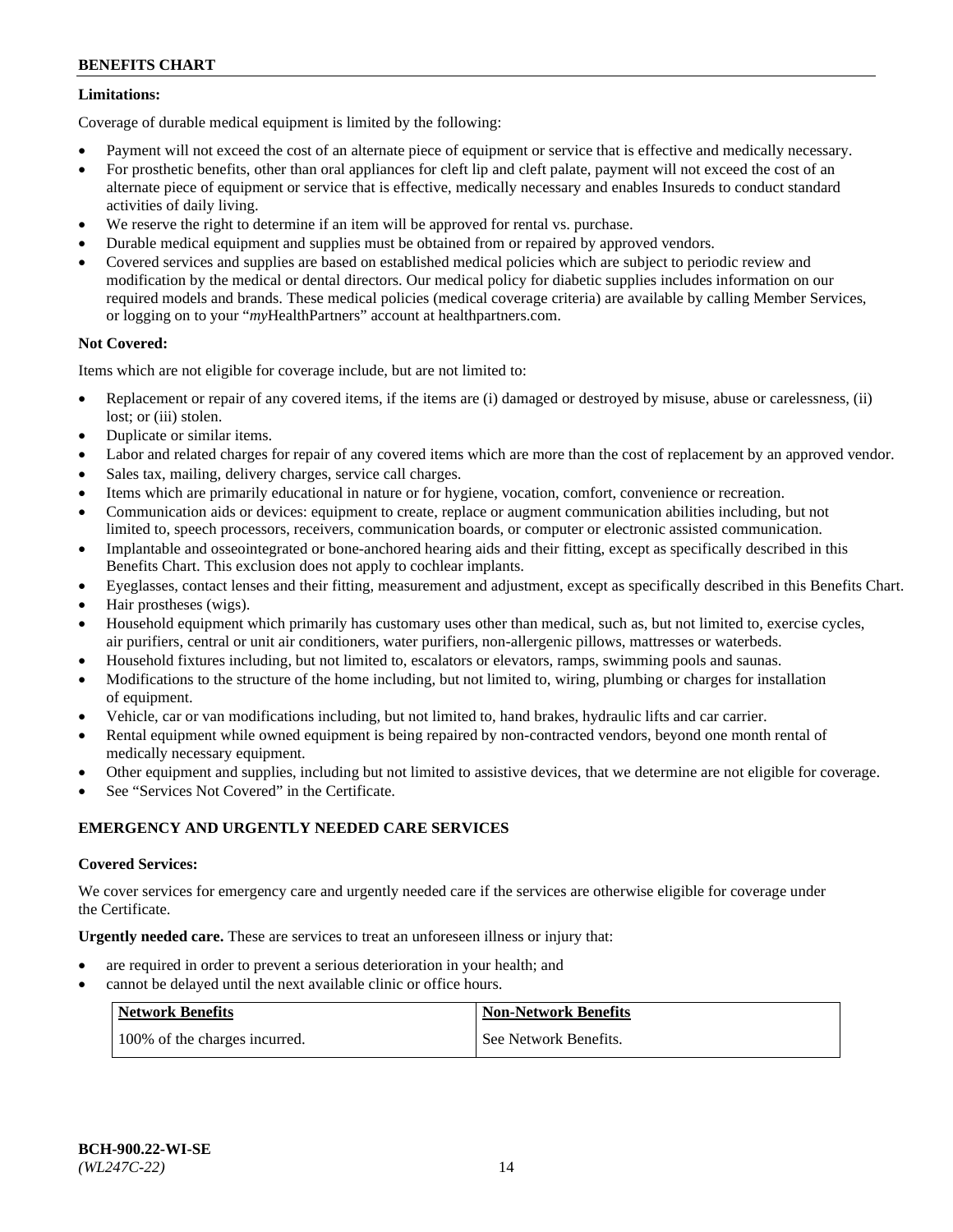**Emergency care.** These are services to treat:

- the sudden, unexpected onset of illness or injury which, if left untreated or unattended until the next available clinic or office hours, would result in hospitalization; or
- a condition requiring professional health services immediately necessary to preserve life or stabilize health.

Emergency care includes emergency services as defined in Division BB, Title I, Section 102 of the Consolidated Appropriations Act of 2021.

When reviewing claims for coverage of emergency services, our medical director will take into consideration a reasonable layperson's belief that the circumstances required immediate medical care that could not wait until the next working day or next available clinic appointment.

### **Emergency care in a hospital emergency room, including professional services of a physician**

| <b>Network Benefits</b>       | <b>Non-Network Benefits</b> |
|-------------------------------|-----------------------------|
| 100% of the charges incurred. | See Network Benefits.       |

### **Inpatient emergency care in a hospital**

| <b>Network Benefits</b>       | <b>Non-Network Benefits</b> |
|-------------------------------|-----------------------------|
| 100% of the charges incurred. | See Network Benefits.       |

### **Not Covered:**

See "Services Not Covered" in the Certificate.

# **GENE THERAPY**

### **Covered Services:**

We cover gene therapy treatment if it meets our medical coverage criteria.

| <b>Network Benefits</b>                                                                                                                                                                                 | <b>Non-Network Benefits</b> |
|---------------------------------------------------------------------------------------------------------------------------------------------------------------------------------------------------------|-----------------------------|
| Coverage level is same as corresponding Network<br>Benefits, depending on type of service provided such as<br>Office Visits for Illness or Injury, Inpatient or<br><b>Outpatient Hospital Services.</b> | No coverage.                |

# **Limitations:**

- Gene therapy must be provided by a designated provider.
- Specific types of gene therapy are limited to therapies and conditions specified in our medical coverage criteria.

# **Not Covered:**

See "Services Not Covered" in the Certificate.

# **HEALTH EDUCATION**

#### **Covered Services:**

We cover education for preventive services and education for the management of chronic health problems (such as diabetes).

| <b>Network Benefits</b>                                     | <b>Non-Network Benefits</b>  |
|-------------------------------------------------------------|------------------------------|
| 100% of the charges incurred.<br>Deductible does not apply. | 50% of the charges incurred. |

# **Not Covered:**

See "Services Not Covered" in the Certificate.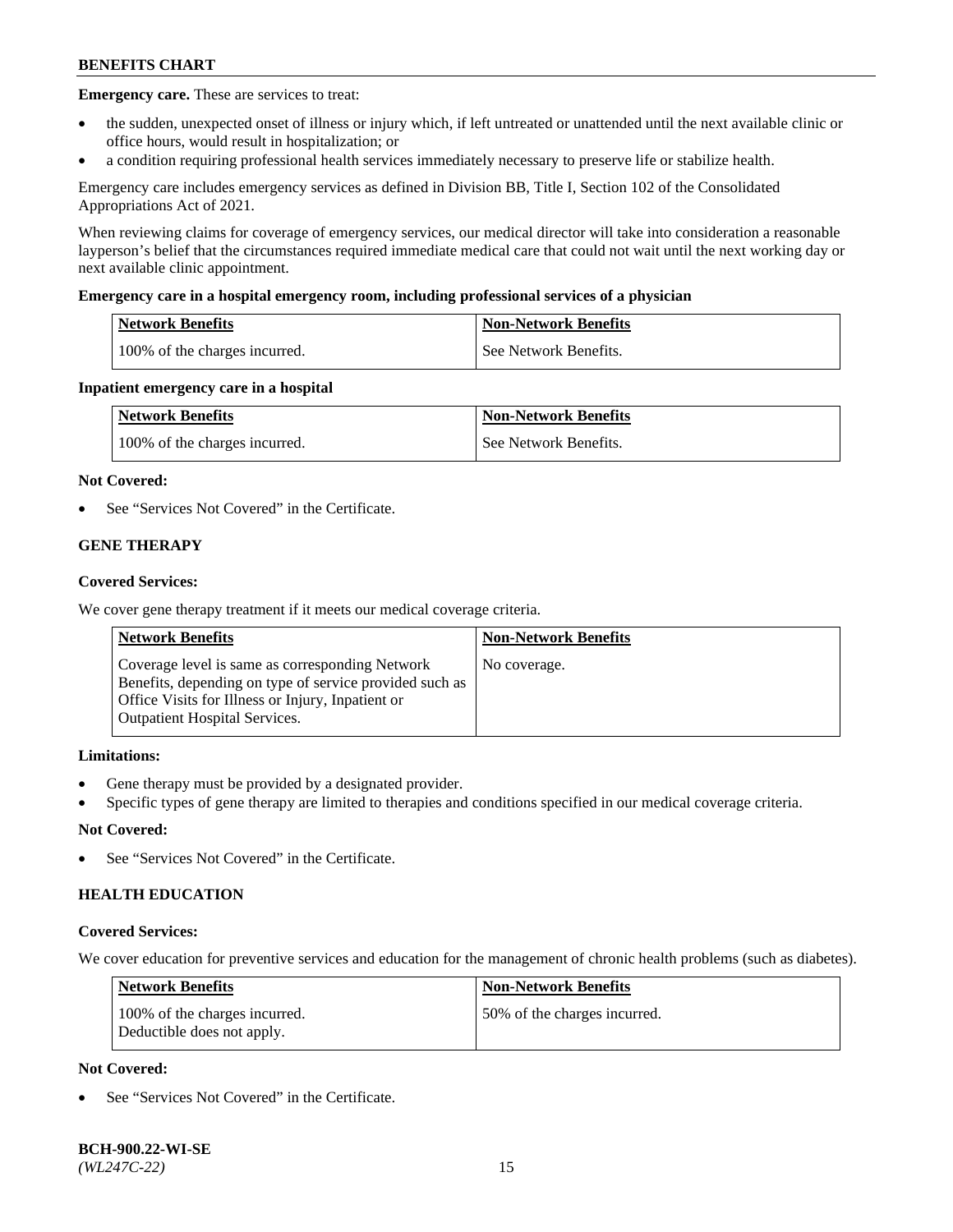# **HOME-BASED COMPREHENSIVE HEALTH RISK ASSESSMENT**

### **Covered Services:**

If you meet our criteria for coverage, you may qualify for our home-based comprehensive health risk assessment program. The program covers a health assessment with a designated nurse practitioner.

| Network Benefits                                            | <b>Non-Network Benefits</b> |
|-------------------------------------------------------------|-----------------------------|
| 100% of the charges incurred.<br>Deductible does not apply. | No coverage.                |

### **Not Covered:**

See "Services Not Covered" in the Certificate.

# **HOME HEALTH SERVICES**

### **Covered Services:**

We cover skilled nursing services, physical therapy, occupational therapy, speech therapy, respiratory therapy and other therapeutic services, non-routine prenatal and postnatal services, routine postnatal well child visits as described in our medical coverage criteria, phototherapy services for newborns, home health aide services and other eligible home health services when provided in your home, if you are homebound (i.e., unable to leave home without considerable effort due to a medical condition). Lack of transportation does not constitute homebound status. For phototherapy services for newborns and high risk prenatal services, supplies and equipment are included.

We cover total parenteral nutrition/intravenous ("TPN/IV") therapy, equipment, supplies and drugs in connection with IV therapy. IV line care kits are covered under Durable Medical Equipment.

We cover palliative care benefits. Palliative care includes symptom management, education and establishing goals of care. We waive the requirement that you be homebound for a limited number of home visits for palliative care (as shown in this Benefits Chart), if you have a life-threatening, non-curable condition which has a prognosis of survival of two years or less. Additional palliative care visits are eligible under the home health services benefit if you are homebound and meet all other requirements defined in this section.

You do not need to be homebound to receive total parenteral nutrition/intravenous ("TPN/IV") therapy.

Home health services are eligible and covered only when:

- medically necessary; and
- provided as rehabilitative care, terminal care or maternity care; and
- ordered by a physician, and included in the written home care plan.

### **Physical therapy, occupational therapy, speech therapy, respiratory therapy, home health aide services and palliative care**

| Network Benefits              | <b>Non-Network Benefits</b>  |
|-------------------------------|------------------------------|
| 100% of the charges incurred. | 50% of the charges incurred. |

**TPN/IV therapy, skilled nursing services, non-routine prenatal/postnatal services, and phototherapy**

| <b>Network Benefits</b>       | Non-Network Benefits         |
|-------------------------------|------------------------------|
| 100% of the charges incurred. | 50% of the charges incurred. |

Each 24-hour visit (or shifts up to 24-hour visits) equals one visit and counts toward the Maximum visits for all other services shown below. Any visit that lasts less than 24 hours regardless of the length of the visit, will count as one visit toward the Maximum visits for all other services shown below. All visits must be medically necessary and benefit eligible.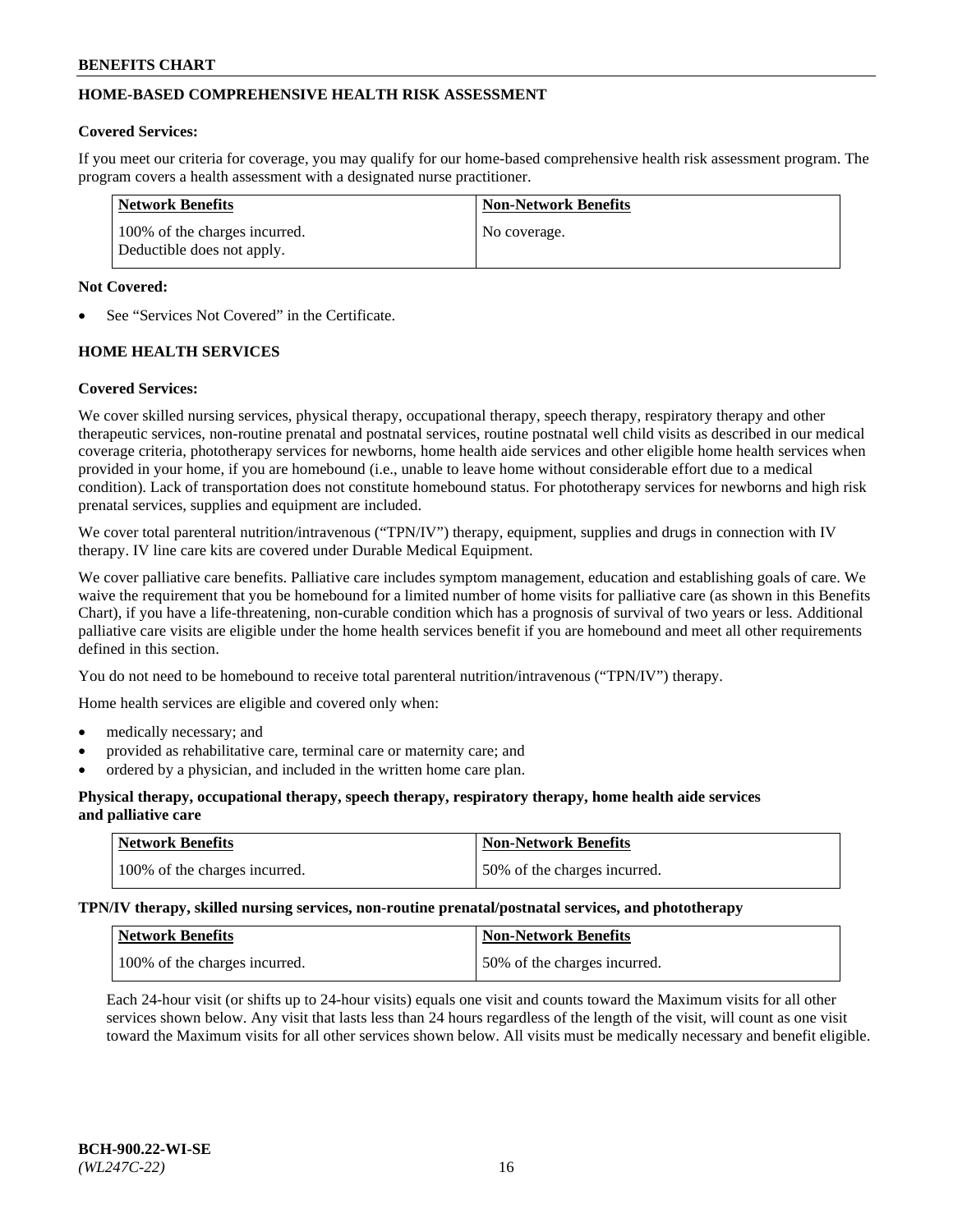# **Routine postnatal well child visit**

| <b>Network Benefits</b>                                     | <b>Non-Network Benefits</b>  |
|-------------------------------------------------------------|------------------------------|
| 100% of the charges incurred.<br>Deductible does not apply. | 50% of the charges incurred. |

#### **Maximum visits for palliative care**

If you are eligible to receive palliative care in the home and you are not homebound, there is a maximum of 12 visits per calendar year.

#### **Maximum visits for all services other than palliative care**

| Network Benefits             | <b>Non-Network Benefits</b>  |
|------------------------------|------------------------------|
| 60 visits per calendar year. | 30 visits per calendar year. |

Each visit provided under the Network Benefits and Non-Network Benefits counts toward the maximums shown under both Maximum visits sections. The routine postnatal well child visits do not count toward the visit limit.

#### **Limitations:**

- Home health services are not provided as a substitute for a primary caregiver in the home or as relief (respite) for a primary caregiver in the home. We will not reimburse family members or residents in your home for the above services.
- A service shall not be considered a skilled nursing service merely because it is performed by, or under the direct supervision of, a licensed nurse. Where a service (such as tracheotomy suctioning or ventilator monitoring) or like services, can be safely and effectively performed by a non-medical person (or self-administered), without the direct supervision of a licensed nurse, the service shall not be regarded as a skilled nursing service, whether or not a skilled nurse actually provides the service. The unavailability of a competent person to provide a non-skilled service shall not make it a skilled service when a skilled nurse provides it. Only the skilled nursing component of so-called "blended" services (i.e. services which include skilled and non-skilled components) are covered under this Benefits Chart.

### **Not Covered:**

- Financial or legal counseling services.
- Housekeeping or meal services in your home.
- Private duty nursing services.
- Services provided by a family member or enrollee, or a resident in the enrollee's home.
- Vocational rehabilitation and recreational or educational therapy. Recreation therapy is therapy provided solely for the purpose of recreation, including, but not limited to: (a) requests for physical therapy or occupational therapy to improve athletic ability, and (b) braces or guards to prevent sports injuries.
- See "Services Not Covered" in the Certificate.

# **HOME HOSPICE SERVICES**

#### **Applicable Definitions:**

**Part-time.** This is up to two hours of service per day, more than two hours is considered continuous care.

**Continuous Care.** This is from two to twelve hours of service per day provided by a registered nurse, licensed practical nurse, or home health aide, during a period of crisis in order to maintain a terminally ill patient at home.

**Appropriate Facility.** This is a nursing home, hospice residence, or other inpatient facility.

**Custodial Care Related to Hospice Services.** This means providing assistance in the activities of daily living and the care needed by a terminally ill patient which can be provided by primary caregiver (i.e., family member or friend) who is responsible for the patient's home care.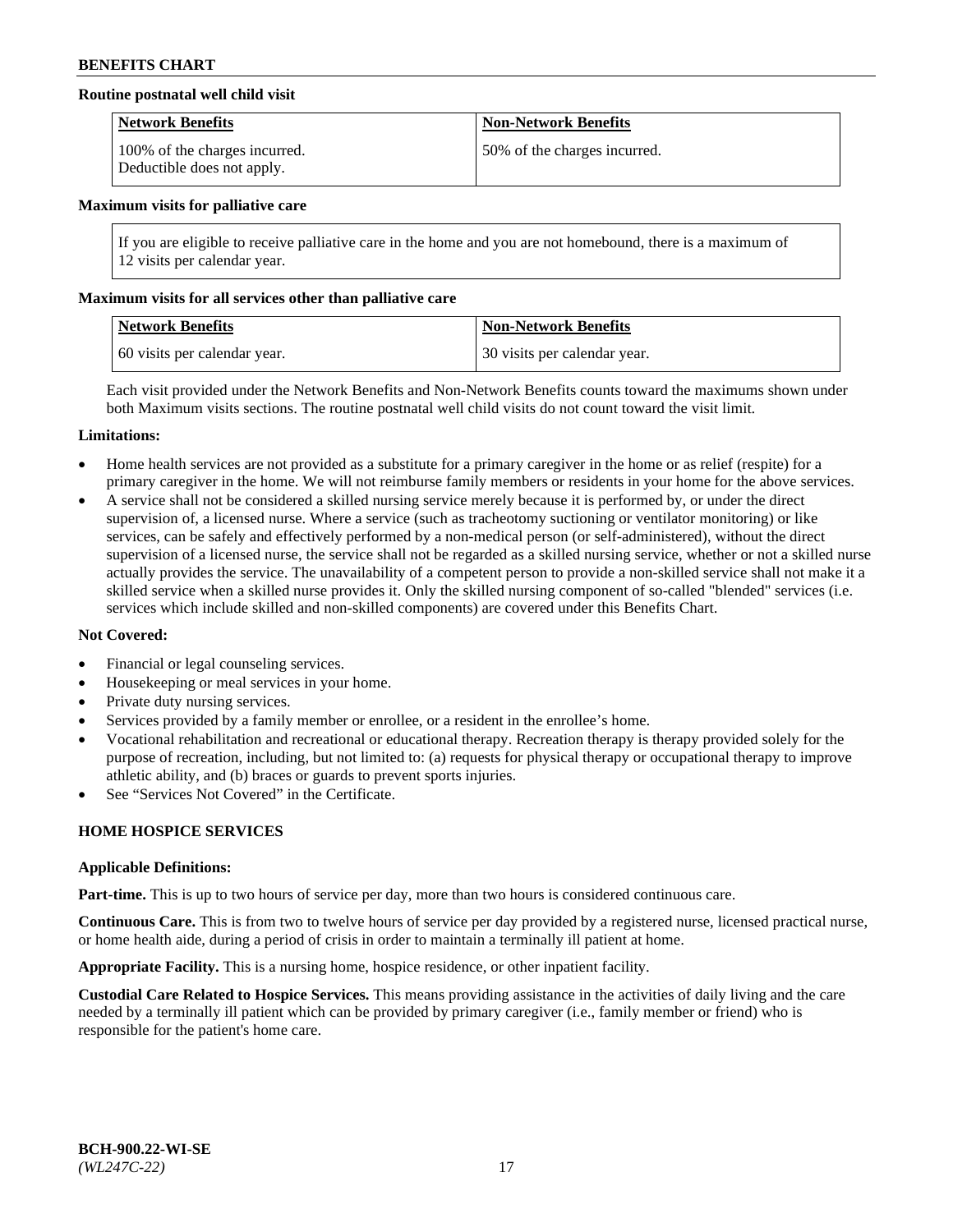### **Covered Services:**

**Home hospice program.** We cover the services described below if you are terminally ill and accepted as a home hospice program participant. You must meet the eligibility requirements of the program, and elect to receive services through the home hospice program. The services will be provided in your home, with inpatient care available when medically necessary as described below. If you elect to receive hospice services, you do so in lieu of curative treatment for your terminal illness for the period you are enrolled in the home hospice program.

**Eligibility:** In order to be eligible to be enrolled in the home hospice program, you must: (1) be a terminally ill patient (prognosis of six months or less); (2) have chosen a palliative treatment focus (i.e., emphasizing comfort and supportive services rather than treatment attempting to cure the disease or condition); and (3) continue to meet the terminally ill prognosis as reviewed by our medical director or his or her designee over the course of care. You may withdraw from the home hospice program at any time.

**Eligible services:** Hospice services include the following services provided in accordance with an approved hospice treatment plan.

- Home health services:
	- o Part-time care provided in your home by an interdisciplinary hospice team (which may include a physician, nurse, social worker, and spiritual counselor) and medically necessary home health services are covered.
	- o One or more periods of continuous care in your home or in a setting which provides day care for pain or symptom management, when medically necessary, will be covered.
- Inpatient services: We cover medically necessary inpatient services.
- Other services:
	- o Respite care is covered for care in your home or in an appropriate facility, to give your primary caregivers (i.e., family members or friends) rest and/or relief when necessary in order to maintain a terminally ill patient at home.
	- o Medically necessary medications for pain and symptom management.
	- o Semi-electric hospital beds and other durable medical equipment are covered.
	- Emergency and non-emergency care is covered.

| <b>Network Benefits</b>       | <b>Non-Network Benefits</b>  |
|-------------------------------|------------------------------|
| 100% of the charges incurred. | 50% of the charges incurred. |

Respite care is limited to 5 days per episode, and respite care and continuous care combined are limited to 30 days.

# **Not Covered:**

- Financial or legal counseling services.
- Housekeeping or meal services in your home.
- Custodial or maintenance care related to hospice services, whether provided in the home or in a nursing home.
- Any service not specifically described as covered services under this home hospice services benefits.
- Any services provided by members of your family or residents in your home.
- See "Services Not Covered" in the Certificate.

# **HOSPITAL AND SKILLED NURSING FACILITY SERVICES**

#### **Covered Services:**

We cover services as described below.

#### **Medical or surgical hospital services**

**Inpatient hospital services:** We cover the following medical or surgical services, for the treatment of acute illness or injury, which require the level of care only provided in an acute care facility. These services must be authorized by a physician.

Inpatient hospital services include: room and board; the use of operating or maternity delivery rooms; intensive care facilities; newborn nursery facilities; general nursing care, anesthesia, laboratory and diagnostic imaging services, radiation therapy, physical therapy, prescription drugs or other medications administered during treatment, blood and blood products (unless replaced), and blood derivatives, and other diagnostic or treatment related hospital services; physician and other professional medical and surgical services provided while in the hospital, including gender confirmation surgery that meets medical coverage criteria.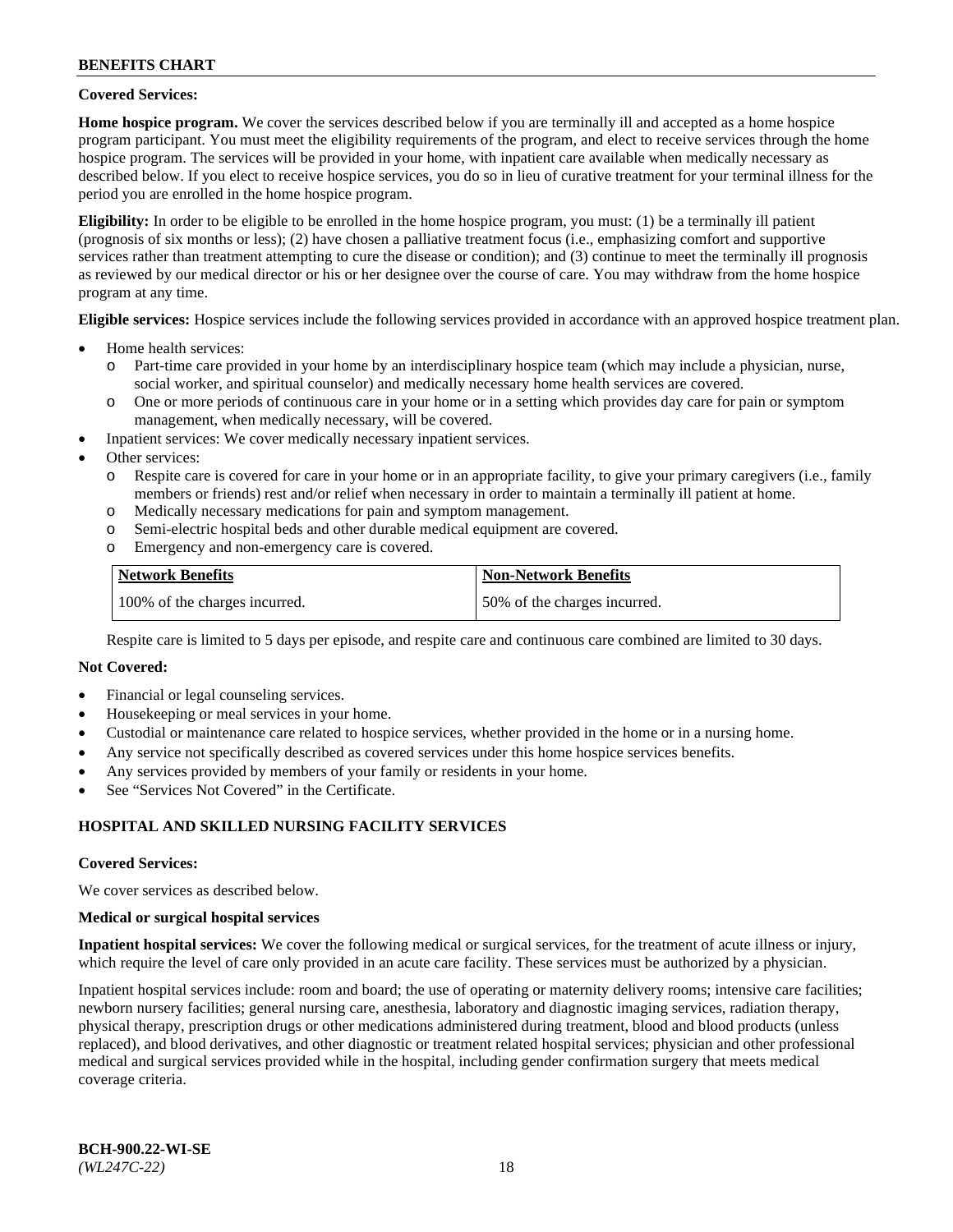We cover, following a vaginal delivery, a minimum of 48 hours of inpatient care for the mother and newborn child. We cover, following a caesarean section delivery, a minimum of 96 hours of inpatient care for the mother and newborn child.

Group health plans and health insurance issuers generally may not, under Federal law, restrict benefits for any hospital length of stay in connection with childbirth for the mother of newborn child to less than 48 hours following a vaginal delivery, or less than 96 hours following a caesarean section. However, Federal law generally does not prohibit the mother's or newborn's attending provider, after consulting with the mother, from discharging the mother or her newborn earlier than 48 hours (or 96 hours as applicable). In any case plans and issuers may not, under Federal law, require that a provider obtain authorization from the plan or the insurance issuer for prescribing a length of stay not in excess of 48 hours (or 96 hours).

| <b>Network Benefits</b>       | <b>Non-Network Benefits</b>  |
|-------------------------------|------------------------------|
| 100% of the charges incurred. | 50% of the charges incurred. |

Each Insured's admission or confinement, including that of a newborn child, is separate and distinct from the admission or confinement of any other Insured.

**Outpatient hospital, ambulatory care or surgical facility services:** We cover the following medical and surgical services, for diagnosis or treatment of illness or injury on an outpatient basis. These services must be authorized by a physician.

Outpatient services include: use of operating rooms, maternity delivery rooms or other outpatient departments, rooms or facilities; and the following outpatient services: general nursing care, anesthesia, laboratory and diagnostic imaging services, radiation therapy, physical therapy, drugs administered during treatment, blood and blood products (unless replaced), and blood derivatives, and other diagnostic or treatment related outpatient services; physician and other professional medical and surgical services provided while an outpatient, including colonoscopies (starting at age 50, or under age 50 for people at high risk of colorectal cancer), and gender confirmation surgery that meets medical coverage criteria.

For Network Benefits, non-emergent, scheduled outpatient Magnetic Resonance Imaging (MRI) and Computed Tomography (CT) must be provided at a designated facility. Your physician or facility will obtain or verify prior authorization for these services, as needed.

To see the benefit level for diagnostic imaging services, laboratory services and physical therapy, see benefits under Diagnostic Imaging Services, Laboratory Services and Physical Therapy in this Benefits Chart.

| <b>Network Benefits</b> |                               | <b>Non-Network Benefits</b>  |
|-------------------------|-------------------------------|------------------------------|
|                         | 100% of the charges incurred. | 50% of the charges incurred. |

# **Skilled nursing facility care:**

We cover room and board, daily skilled nursing and related ancillary services for post-acute treatment and rehabilitative care of illness or injury that meets medical coverage criteria. Rehabilitation services are limited to services where significant measurable progress is expected to occur within a reasonable period of time.

| Network Benefits                             | <b>Non-Network Benefits</b>                  |
|----------------------------------------------|----------------------------------------------|
| 100% of the charges incurred.                | 50% of the charges incurred.                 |
| Limited to a 30-day maximum per confinement. | Limited to a 30-day maximum per confinement. |

Each day of services provided under the Network Benefits and Non-Network Benefits, combined, applies toward the maximum shown above.

# **Not Covered:**

- Services for items for personal convenience, such as television rental, are not covered.
- See "Services Not Covered" in the Certificate.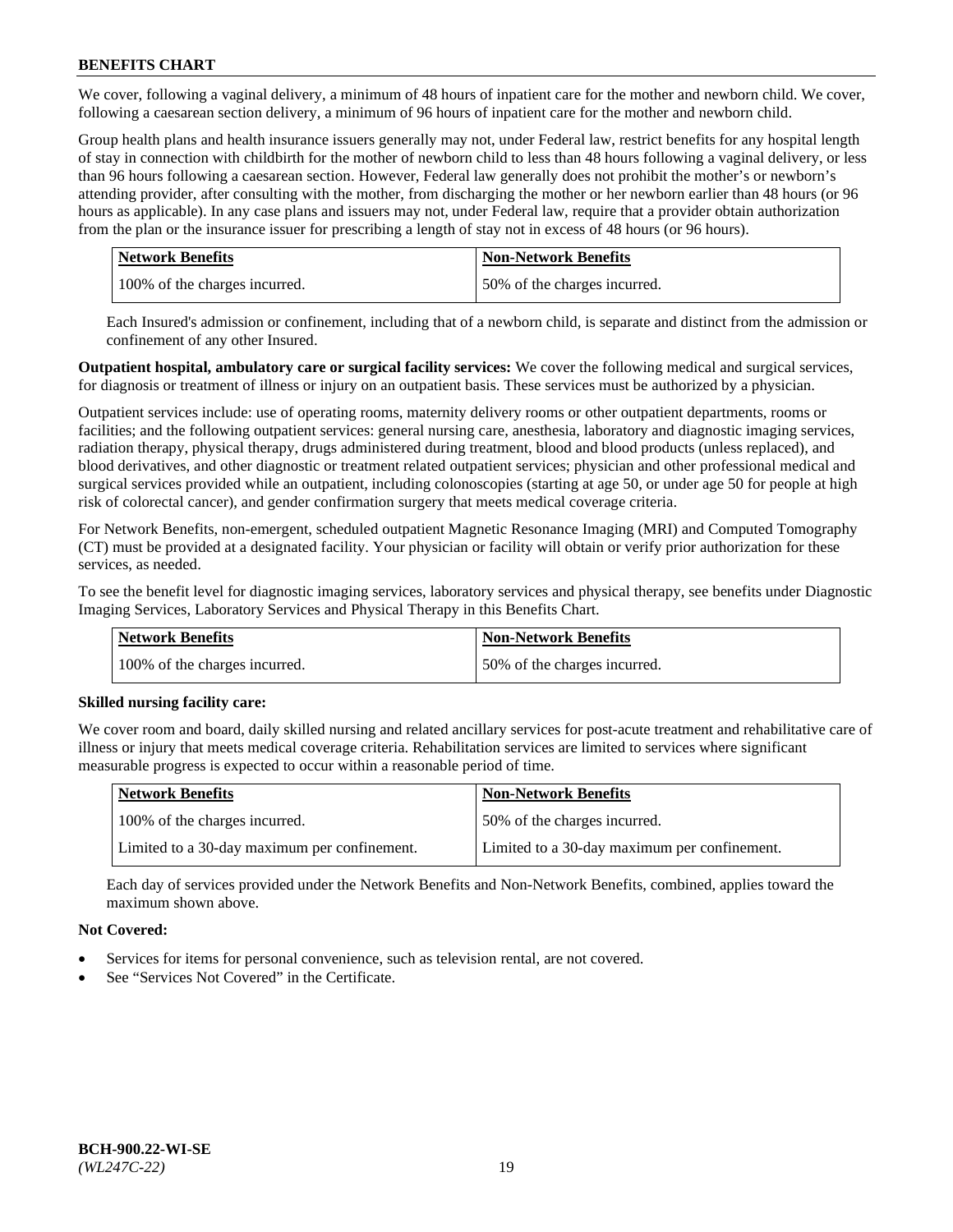# **INFERTILITY DIAGNOSIS**

# **Covered Services:**

We cover the diagnosis of infertility. These services include diagnostic procedures and tests provided in connection with an infertility evaluation, office visits and consultations to diagnose infertility.

| <b>Network Benefits</b>       | <b>Non-Network Benefits</b>  |
|-------------------------------|------------------------------|
| 100% of the charges incurred. | 50% of the charges incurred. |

Coverage is limited to office visits and consultations to diagnose infertility. Treatment is not covered.

# **Not Covered:**

- Infertility/fertility treatment, including, but not limited to, office visits, laboratory services, diagnostic imaging services and fertility drugs; reversal of sterilization; and sperm, ova or embryo acquisition, retrieval or storage; however, we cover office visits and consultations to diagnose infertility.
- Services related to the establishment of surrogate pregnancy and fees for a surrogate. However, pregnancy and maternity services are covered for an Insured under this Benefits Chart, including a surrogate pregnancy.
- See "Services Not Covered" in the Certificate.

# **LABORATORY SERVICES**

# **Covered Services:**

We cover laboratory tests when ordered by a provider and provided in a clinic or outpatient hospital facility. This includes blood tests to detect lead exposure in children between the ages of 6 months and 72 months.

To see the benefit level for inpatient hospital or skilled nursing facility services, see benefits under "Inpatient Hospital and Skilled Nursing Facility Services" in this Benefits Chart.

# **Prostate-specific antigen (PSA) testing**

| <b>Network Benefits</b>       | <b>Non-Network Benefits</b>  |
|-------------------------------|------------------------------|
| 100% of the charges incurred. | 50% of the charges incurred. |

# **All other laboratory services**

**Services for illness or injury**

| <b>Network Benefits</b>       | <b>Non-Network Benefits</b>  |
|-------------------------------|------------------------------|
| 100% of the charges incurred. | 50% of the charges incurred. |

# **Preventive services**

Laboratory services associated with preventive services are covered at the benefit level shown in the "Preventive Services" section of this Benefits Chart.

# **Not Covered:**

See "Services Not Covered" in the Certificate.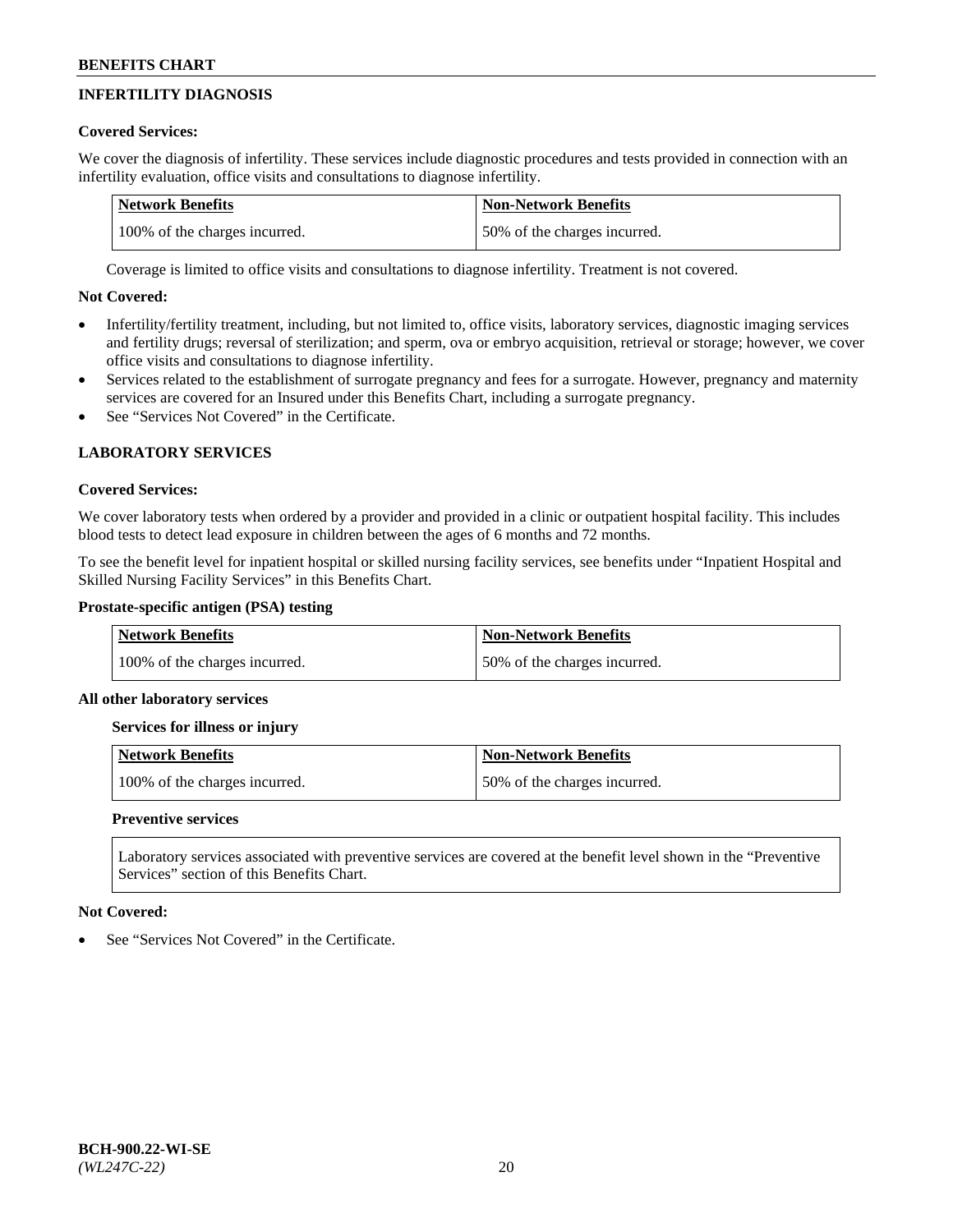# **MASTECTOMY RECONSTRUCTION BENEFIT**

# **Covered Services:**

We cover reconstruction of the breast on which the mastectomy has been performed; surgery and reconstruction of the other breast to produce symmetrical appearance, and prostheses and physical complications of all stages of mastectomy, including lymphedemas.

| <b>Network Benefits</b>                               | <b>Non-Network Benefits</b>                           |
|-------------------------------------------------------|-------------------------------------------------------|
| Coverage level is same as corresponding Network       | Coverage level is same as corresponding Non-Network   |
| Benefits, depending on type of service provided, such | Benefits, depending on type of service provided, such |
| as Office Visits for Illness or Injury, Inpatient or  | as Office Visits for Illness or Injury, Inpatient or  |
| <b>Outpatient Hospital Services.</b>                  | <b>Outpatient Hospital Services.</b>                  |

### **Not Covered:**

See "Services Not Covered" in the Certificate.

# **MEDICATION THERAPY DISEASE MANAGEMENT PROGRAM**

# **Covered Services:**

If you meet our criteria for coverage, you may qualify for our Medication Therapy Disease Management Program.

The program covers consultations with a designated Network pharmacist.

Covered services are based on established medical policies, which are subject to periodic review and modification by the medical directors. These medical policies (medical coverage criteria) are available by calling Member Services, or logging on to your "*my*HealthPartners" account at [healthpartners.com.](http://www.healthpartners.com/)

| Network Benefits                                            | <b>Non-Network Benefits</b> |
|-------------------------------------------------------------|-----------------------------|
| 100% of the charges incurred.<br>Deductible does not apply. | No coverage.                |

### **Not Covered:**

See "Services Not Covered" in the Certificate.

# **OFFICE VISITS FOR ILLNESS OR INJURY**

#### **Covered Services:**

We cover the following when medically necessary: professional medical and surgical services and related supplies, including biofeedback, of physicians and other health care providers; blood and blood products (unless replaced) and blood derivatives.

We cover diagnosis and treatment of illness or injury to the eyes. Where contact or eye glass lenses are prescribed as medically necessary for the post-operative treatment of cataracts or for the treatment of aphakia, acute or chronic corneal pathology, or keratoconus, we cover the initial evaluation, lenses and fitting. Insureds must pay for lens replacement beyond the initial pair.

Services received via video, E-visit or telephone are covered under the "Telehealth/Telemedicine Services" section.

#### **Office visits**

| <b>Network Benefits</b>       | <b>Non-Network Benefits</b>  |
|-------------------------------|------------------------------|
| 100% of the charges incurred. | 50% of the charges incurred. |

**Convenience clinics**

| <b>Network Benefits</b>       | <b>Non-Network Benefits</b>   |
|-------------------------------|-------------------------------|
| 100% of the charges incurred. | 150% of the charges incurred. |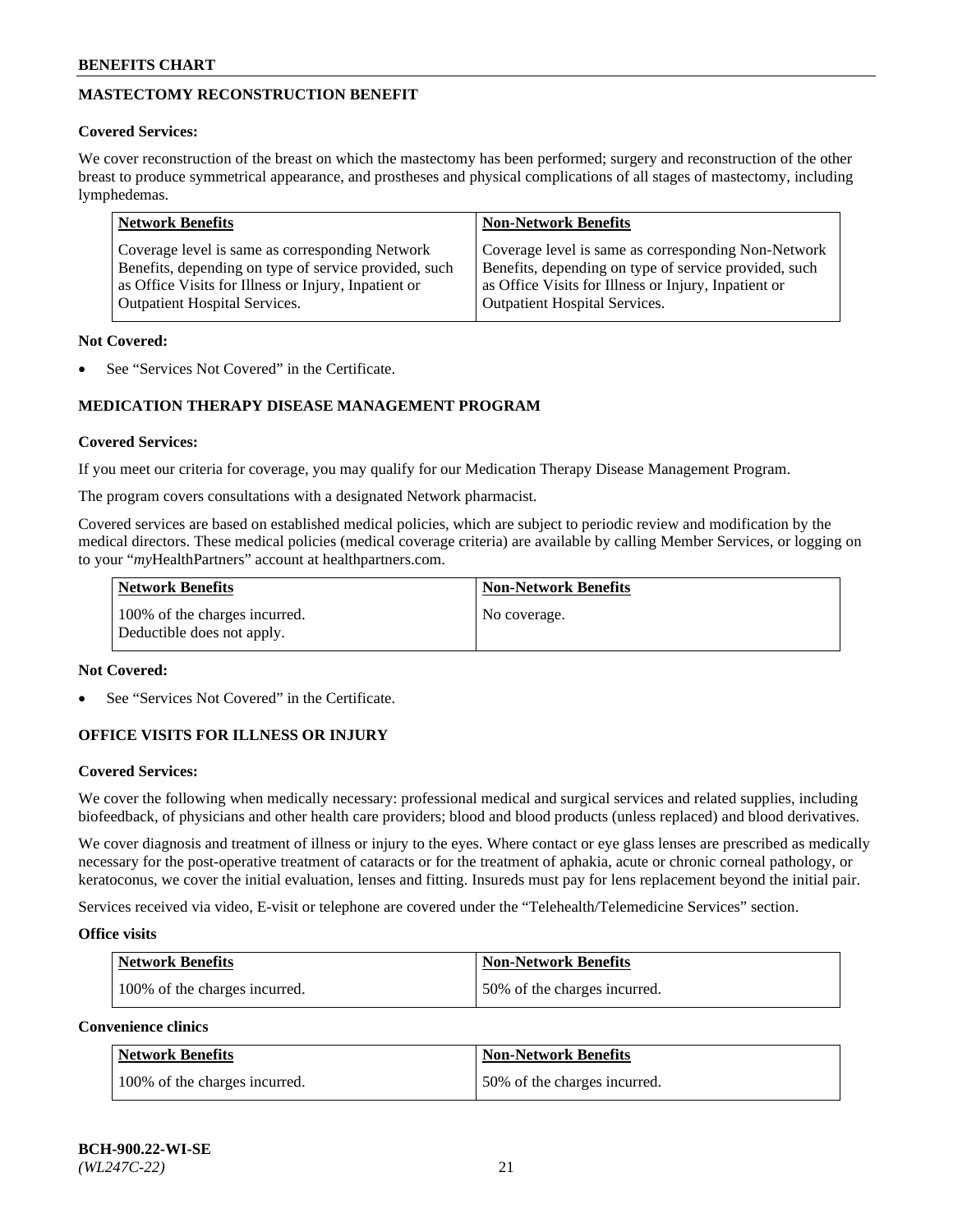### **Injections administered in a physician's office, other than immunizations**

#### **Allergy injections**

| Network Benefits              | Non-Network Benefits         |
|-------------------------------|------------------------------|
| 100% of the charges incurred. | 50% of the charges incurred. |

#### **All other injections**

| <b>Network Benefits</b>       | <b>Non-Network Benefits</b>  |
|-------------------------------|------------------------------|
| 100% of the charges incurred. | 50% of the charges incurred. |

### **Not Covered:**

- Court ordered treatment, except as described in this Benefits Chart. Any resulting court ordered treatment for mental health services will be subject to the Certificate's requirement for medical necessity.
- See "Services Not Covered" in the Certificate.

# **PEDIATRIC EYEWEAR**

# **Covered Services:**

We cover pediatric eyewear for children.

Routine eye exams are covered under the "Preventive Services" section.

| Network Benefits              | <b>Non-Network Benefits</b> |
|-------------------------------|-----------------------------|
| 100% of the charges incurred. | No coverage.                |

### **Limitations:**

- Coverage under this provision will continue until the end of the month in which the child turns age 19.
- Limited to one of the following per calendar year:
	- o one pair of eyeglasses including one set of prescription lenses, frames from our designated eyewear collection and anti-scratch coating; or
	- o one pair of non-disposable contact lenses; or
	- o a one-year supply of disposable contact lenses.
- Contact lens fittings are limited to two per calendar year.

# **Not Covered:**

- Frames that are not included in our designated eyewear collection. However, one pair of lenses will be covered if an Insured chooses frames outside our designated eyewear collection.
- More than one pair of lenses or frames or non-disposable contacts per calendar year, regardless of the reason. This includes replacement of eyeglasses or contact lenses due to loss, breakage, theft, or change in prescription.
- Safety glasses or goggles for sports or vocational reasons.
- Upgrades including, but not limited to, UV protection and no-line multifocal lenses.
- See "Services Not Covered" in the Certificate.

# **PHYSICAL THERAPY, OCCUPATIONAL THERAPY, SPEECH THERAPY AND OTHER SPECIFIED THERAPIES**

# **Covered Services:**

We cover the following physical therapy, occupational therapy and speech therapy services:

- Medically necessary rehabilitative care to correct the effects of illness or injury.
- Habilitative care rendered for congenital, developmental or medical conditions which have significantly limited the successful initiation of normal speech and normal motor development.

Massage therapy which is performed in conjunction with other treatment/modalities by a physical or occupational therapist is part of a prescribed treatment plan and is not billed separately is covered.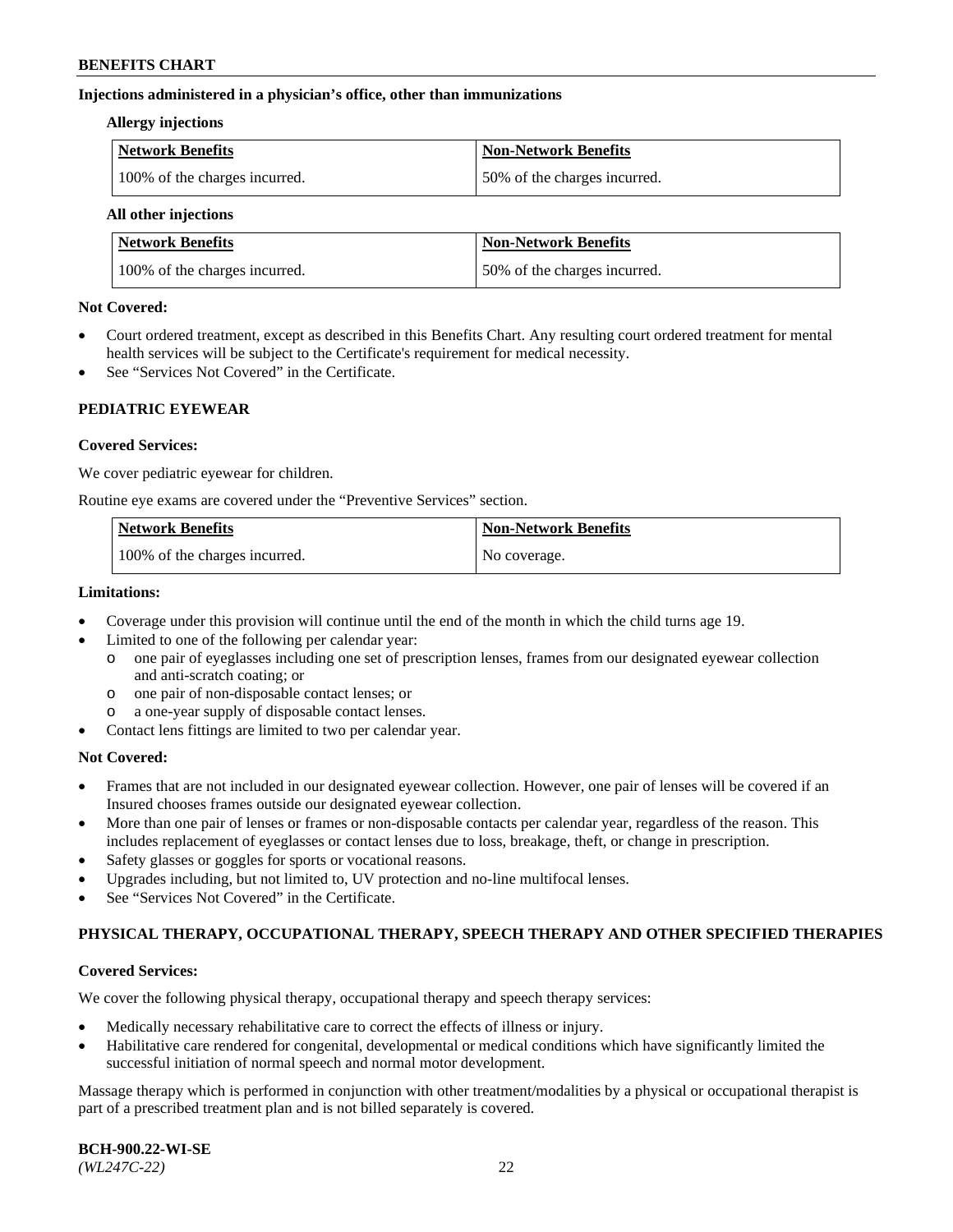We cover services provided in a clinic. To see the benefit level for inpatient hospital or skilled nursing facility services, see benefits under "Inpatient Hospital and Skilled Nursing Facility Services".

# **Rehabilitative care**

| <b>Network Benefits</b>                                                                       | <b>Non-Network Benefits</b>                                                                   |
|-----------------------------------------------------------------------------------------------|-----------------------------------------------------------------------------------------------|
| 100% of the charges incurred.                                                                 | 50% of the charges incurred.                                                                  |
| Physical, Occupational and Speech Therapy are<br>limited to 20 visits each per calendar year. | Physical, Occupational and Speech Therapy are<br>limited to 20 visits each per calendar year. |

### **In addition to the services provided above, we cover a minimum of:**

- 20 visits per calendar year for pulmonary rehabilitation.
- 36 visits per calendar year for cardiac rehabilitation.
- 30 visits per calendar year for post-cochlear implant aural therapy.
- 20 visits per calendar year for cognitive rehabilitation.

The maximum number of visits is combined for Network Benefits and Non-Network Benefits.

# **Habilitative services**

| <b>Network Benefits</b>                                                                       | <b>Non-Network Benefits</b>                                                                   |
|-----------------------------------------------------------------------------------------------|-----------------------------------------------------------------------------------------------|
| 100% of the charges incurred.                                                                 | 50% of the charges incurred.                                                                  |
| Physical, Occupational and Speech Therapy are<br>limited to 20 visits each per calendar year. | Physical, Occupational and Speech Therapy are<br>limited to 20 visits each per calendar year. |

The maximum number of visits is combined for Network Benefits and Non-Network Benefits.

# **Not Covered:**

- Massage therapy for the purpose of comfort or convenience of the Insured.
- See "Services Not Covered" in the Certificate.

# **PRE-DIABETES DISEASE MANAGEMENT PROGRAM**

# **Covered Services:**

If you meet criteria for coverage, you may qualify for the Pre-Diabetes Disease Management Program through Omada Health. The program covers group health coaching which focuses on weight loss, exercise, behavior modification and health education at select locations determined by the plan.

| <b>Network Benefits</b>                                     | <b>Non-Network Benefits</b> |
|-------------------------------------------------------------|-----------------------------|
| 100% of the charges incurred.<br>Deductible does not apply. | Not applicable.             |

# **Not Covered:**

See "Services Not Covered" in the Certificate.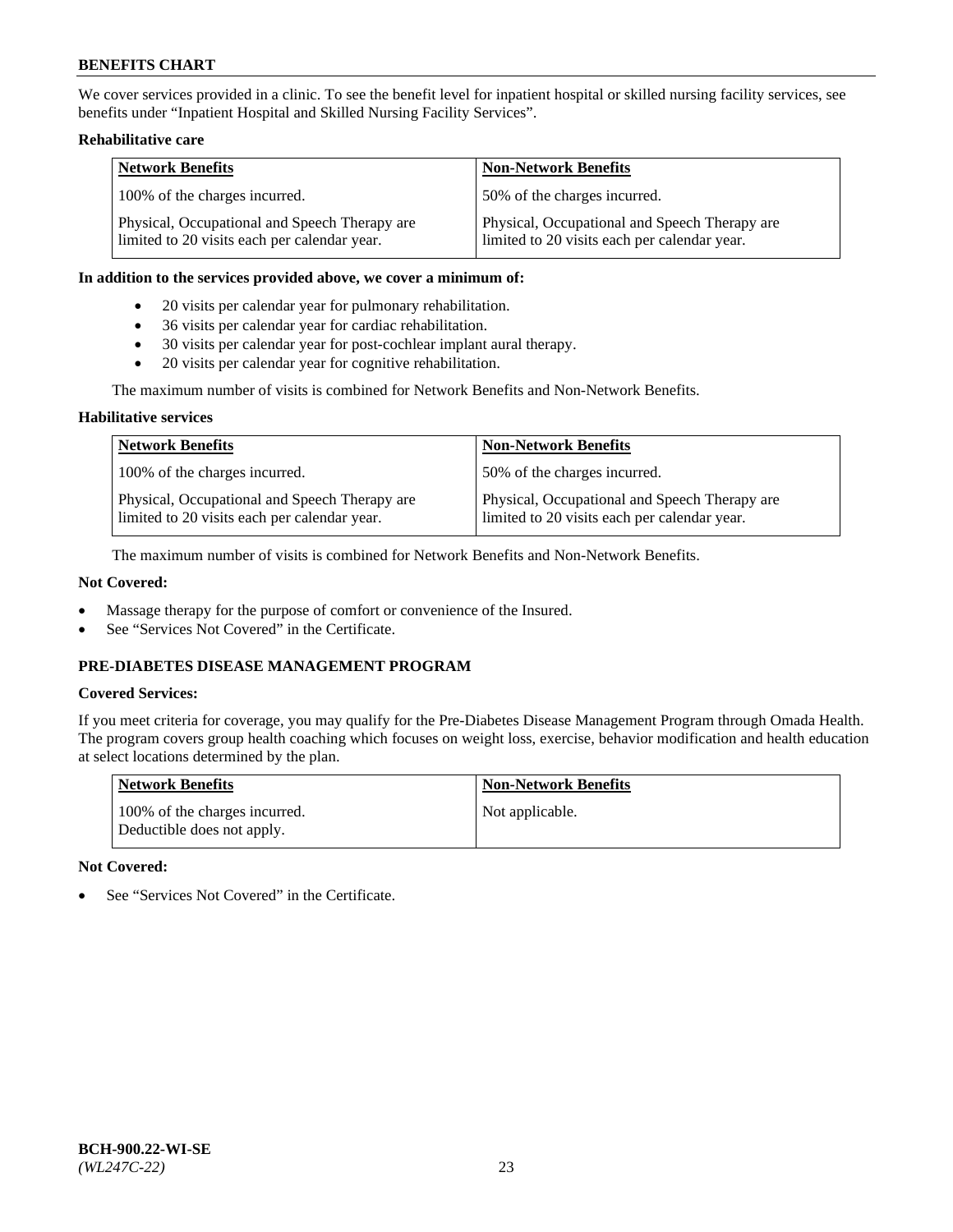# **PRESCRIPTION DRUG SERVICES**

### **Covered Services:**

We cover prescription drugs and medications that can be self-administered or are administered in a physician's office.

We will refill a prescription for eye drops covered under this Benefits Chart if the Insured requests a refill and the original prescription specified that additional quantities would be needed, providing the refill request does not exceed the quantities needed, and the following conditions are met:

- If the Insured requests a 30-day refill supply, the request must be made between 22 and 30 days of the later of (a) the original date that the prescription was distributed to the Insured or (b) the date that the most recent refill was distributed to the Insured; or
- If the Insured requests a 90-day refill supply, the request must be made between 67 and 90 days of the later of (a) the original date that the prescription was distributed to the Insured or (b) the date that the most recent refill was distributed to the Insured.

### **For Network Benefits, drugs and medications must be obtained at a Network pharmacy.**

### **If a copayment is required, you must pay one copayment for each 31-day supply, or portion thereof.**

# **Outpatient drugs (except as specified below)Drugs on the Preventive Drug List**

| <b>Network Benefits</b>                                                                                                                   | <b>Non-Network Benefits</b>  |
|-------------------------------------------------------------------------------------------------------------------------------------------|------------------------------|
| Generic formulary drugs on the Preventive Drug List<br>are covered at 100% of the charges incurred.                                       | 50% of the charges incurred. |
| Brand name formulary drugs on the Preventive Drug<br>List are covered at 100% of the charges incurred,<br>subject to a copayment of \$60. |                              |
| In no event will your cost for a formulary insulin drug<br>exceed \$25.                                                                   |                              |
| Deductible does not apply.                                                                                                                |                              |

#### **All other drugs**

| <b>Network Benefits</b>                                                                       | <b>Non-Network Benefits</b>  |
|-----------------------------------------------------------------------------------------------|------------------------------|
| All other formulary drugs are covered at 100% of the<br>charges incurred. Deductible applies. | 50% of the charges incurred. |
| Non-formulary drugs are covered at 80% of the charges<br>incurred. Deductible applies.        |                              |

**Oral chemotherapy drugs** are included on the specialty drug list. However, you pay the applicable outpatient drug benefit. As required by Wisconsin law, you will not pay higher cost sharing (deductible, copayment or coinsurance) for orally administered chemotherapy drugs than you pay for injected or intravenously administered chemotherapy drugs.

#### **Mail order drugs**

| <b>Network Benefits</b>                                                                                                                                                         | <b>Non-Network Benefits</b>                                                                                                |
|---------------------------------------------------------------------------------------------------------------------------------------------------------------------------------|----------------------------------------------------------------------------------------------------------------------------|
| For your convenience, you may also get up to a<br>93-day supply of outpatient prescription drugs that<br>can be self-administered through the designated mail<br>order service. | Mail order drugs are only available through the<br>designated mail order service.<br>See Network Mail Order Drugs Benefit. |
| Specialty drugs are not available through the mail<br>order service.                                                                                                            |                                                                                                                            |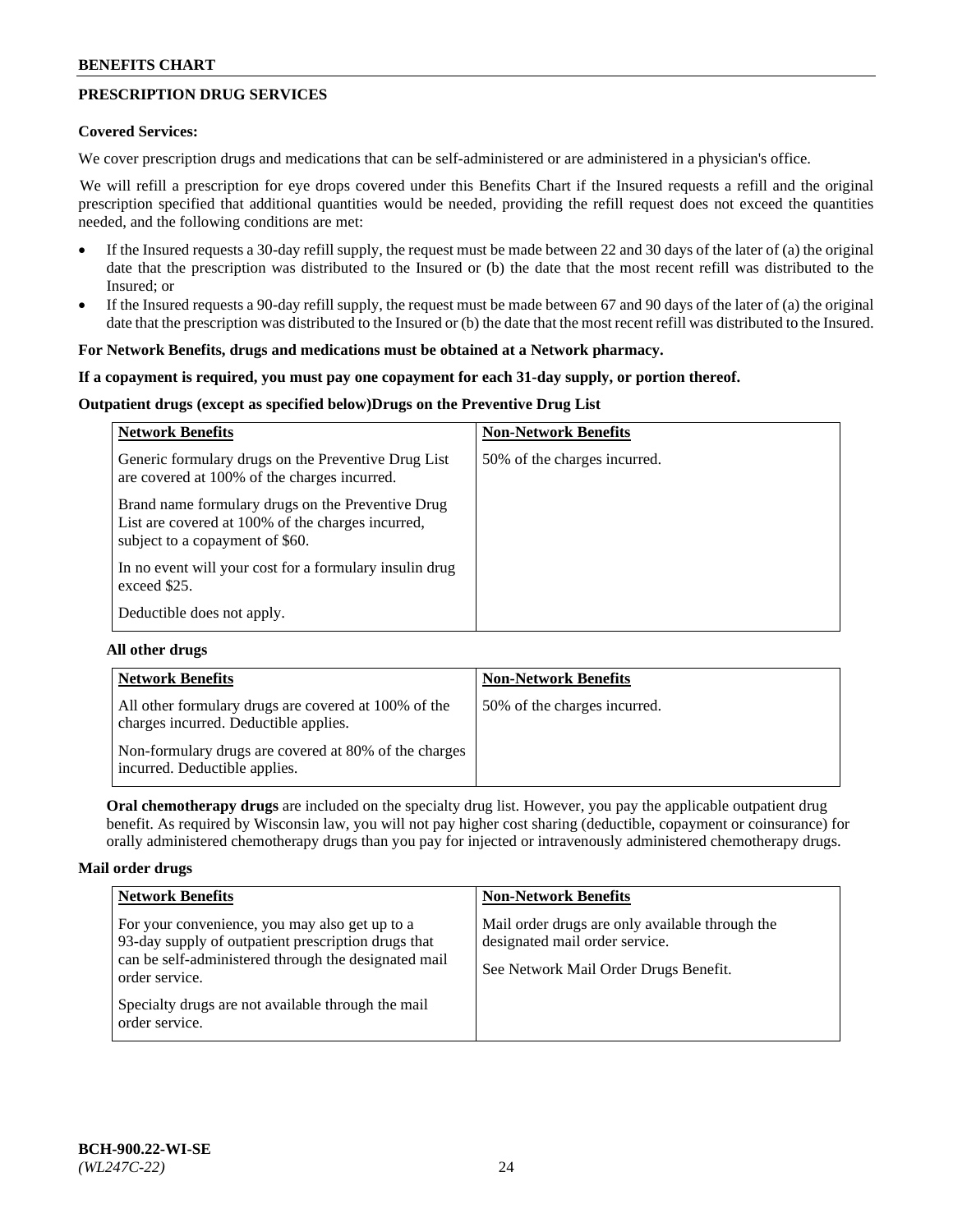# **Specialty drugs that are self-administered**

| <b>Network Benefits</b>                                                                                              | <b>Non-Network Benefits</b> |
|----------------------------------------------------------------------------------------------------------------------|-----------------------------|
| 100% of the charges incurred.                                                                                        | No coverage.                |
| Specialty drugs are limited to drugs on the<br>specialty drug list and must be obtained from a<br>designated vendor. |                             |

**Oral chemotherapy drugs** are included on the specialty drug list. However, you pay the applicable outpatient drug benefit. As required by Wisconsin law, you will not pay higher cost sharing (deductible, copayment or coinsurance) for orally administered chemotherapy drugs than you pay for injected or intravenously administered chemotherapy drugs.

### **Tobacco cessation drugs. All FDA approved tobacco cessation drugs are covered.**

| Network Benefits                                            | <b>Non-Network Benefits</b>   |
|-------------------------------------------------------------|-------------------------------|
| 100% of the charges incurred.<br>Deductible does not apply. | 150% of the charges incurred. |

# **Contraceptive drugs**

| <b>Network Benefits</b>                                                                                                                                         | <b>Non-Network Benefits</b>  |
|-----------------------------------------------------------------------------------------------------------------------------------------------------------------|------------------------------|
| 100% of the charges incurred for formulary drugs.<br>Deductible does not apply.                                                                                 | 50% of the charges incurred. |
| If a physician requests that a non-formulary<br>contraceptive drug be dispensed as written, the drug<br>will be covered at 100%, not subject to the deductible. |                              |

**ACA preventive medications.** We cover preventive medications currently recommended by USPSTF with an A or B rating if they are prescribed by your medical provider and they are listed on our Commercial ACA Preventive Drug List. Preventive medications are subject to periodic review and modification. Changes would be effective in accordance with the federal rules and reflected in our current medical coverage criteria for preventive care services.

| <b>Network Benefits</b>                                     | <b>Non-Network Benefits</b>  |
|-------------------------------------------------------------|------------------------------|
| 100% of the charges incurred.<br>Deductible does not apply. | 50% of the charges incurred. |

# **Limitations:**

- Certain drugs may require prior authorization as indicated on the formulary. HealthPartners may require prior authorization for the drug and also the site where the drug will be provided. Certain drugs are subject to our utilization review process and quantity limits.
- Certain non-formulary drugs require prior authorization. In addition, certain drugs may be subject to any quantity limits applied as part of our trial program. The trial drug program applies to new prescriptions for certain drugs which have high toxicity, low tolerance, high costs and/or high potential for waste. Trial drugs are indicated on the formulary and/or the specialty drug list. Your first fill of a trial drug may be limited to less than a month supply. If the drug is well tolerated and effective, you will receive the remainder of your first month supply.
- If an Insured requests a brand name drug when there is a generic equivalent, the brand name drug will be covered up to the charge that would apply to the generic drug, minus any required copayment. If a physician request that a brand name drug be dispensed as written, the drug will be paid at the non-formulary benefit.
- We may require insureds to try over-the-counter (OTC) drug alternatives before approving more costly formulary prescription drugs.
- Unless otherwise specified in the "Prescription Drug Services" section, you may receive up to a 31-day supply per prescription.
- A 93-day supply will be covered and dispensed only at pharmacies that participate in our extended day supply program.
- New prescriptions to treat certain chronic conditions are limited to a 31-day supply.
- No more than a 31-day supply of specialty drugs will be covered and dispensed at a time, unless it is a manufacturer supplied drug that cannot be split that supplies the insured with more than a 31-day supply.

**BCH-900.22-WI-SE**  *(WL247C-22)* 25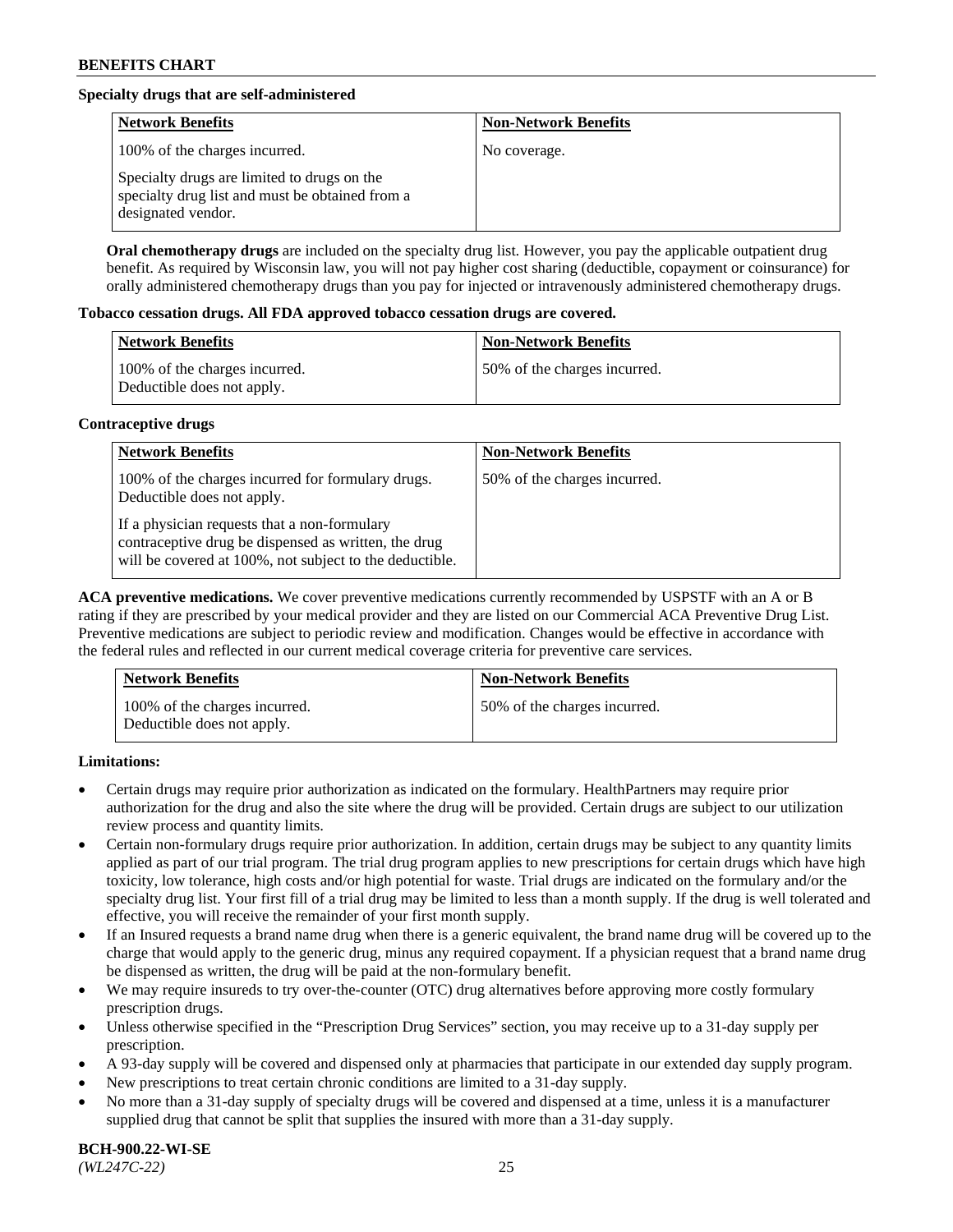**Not Covered:**Replacement of prescription drugs, medications, equipment and supplies due to loss, damage or theft.

- Nonprescription (over-the-counter) drugs or medications, including, but not limited to, vitamins, supplements, homeopathic remedies, and non-FDA approved drugs, unless listed on the formulary and prescribed by a physician or legally authorized health care provider under applicable state and federal law. This exclusion does not include over-thecounter contraceptives for women as allowed under the Affordable Care Act when the Insured obtains a prescription for the item. In addition, if the Insured obtains a prescription, this exclusion does not include aspirin to prevent cardiovascular disease for men and women of certain ages; folic acid supplements for women who may become pregnant; fluoride chemoprevention supplements for children without fluoride in their water source; and iron supplements for children ages 6-12 months who are at risk for anemia.
- All drugs for the treatment of sexual dysfunction.
- All drugs for the treatment of growth deficiency.
- Fertility drugs.
- Medical cannabis.
- Drugs on the Excluded Drug List. The Excluded Drug List includes select drugs within a therapy class that are not eligible for coverage. This includes drugs that may be excluded for certain indications. The Excluded Drug List is available at [healthpartners.com.](http://www.healthpartners.com/)
- Drugs that are newly approved by the FDA until they are reviewed and approved by HealthPartners Pharmacy and Therapeutics Committee.
- Medical devices approved by the FDA will not be covered under the "Prescription Drug Services" section unless they are on our formulary. Covered medical devices are generally submitted and reimbursed under your medical benefits.
- See "Services Not Covered" in the Certificate.

# **PREVENTIVE SERVICES**

### **Applicable Definitions:**

**Routine Preventive Services** are routine health care services that include screenings, check-ups and counseling to prevent illness, disease or other health problems before symptoms occur.

**Diagnostic Services** are services to help a provider understand your symptoms, diagnose illness and decide what treatment may be needed. They may be the same services that are listed as preventive services, but they are being used as diagnostic services. Your provider will determine if these services are preventive or diagnostic. These services are not preventive if received as part of a visit to diagnose, manage or maintain an acute or chronic medical condition, illness or injury. When that occurs, unless otherwise indicated below, standard deductibles, copayments or coinsurance apply.

# **Covered Services:**

We cover preventive services that meet any of the requirements under the Affordable Care Act (ACA) shown in the bulleted items below. These preventive services are covered at 100% under the Network Benefits with no deductible, copayments or coinsurance. (If a preventive service is not required by the ACA and it is covered at a lower benefit level, it will be specified below.) Preventive benefits mandated under the ACA are subject to periodic review and modification. Changes would be effective in accordance with the federal rules. Preventive services mandated by the ACA include:

- Evidence-based items or services that have in effect a rating of A or B in the current recommendations of the United States Preventive Services Task Force with respect to the individual;
- Immunizations for routine use in children, adolescents, and adults that have in effect a recommendation from the Advisory Committee on Immunization Practices of the Centers for Disease Control and Prevention with respect to the individual;
- With respect to infants, children, and adolescents, evidence-informed preventive care and screenings provided for in comprehensive guidelines supported by the Health Resources and Services Administration; and
- With respect to women, preventive care and screenings provided for in comprehensive guidelines supported by the Health Resources and Services Administration.

Covered services are based on established medical policies, which are subject to periodic review and modification by the medical or dental directors. These medical policies (medical coverage criteria) are available by calling Member Services, or logging on to your "*my*HealthPartners" account at [healthpartners.com.](https://www.healthpartners.com/hp/index.html)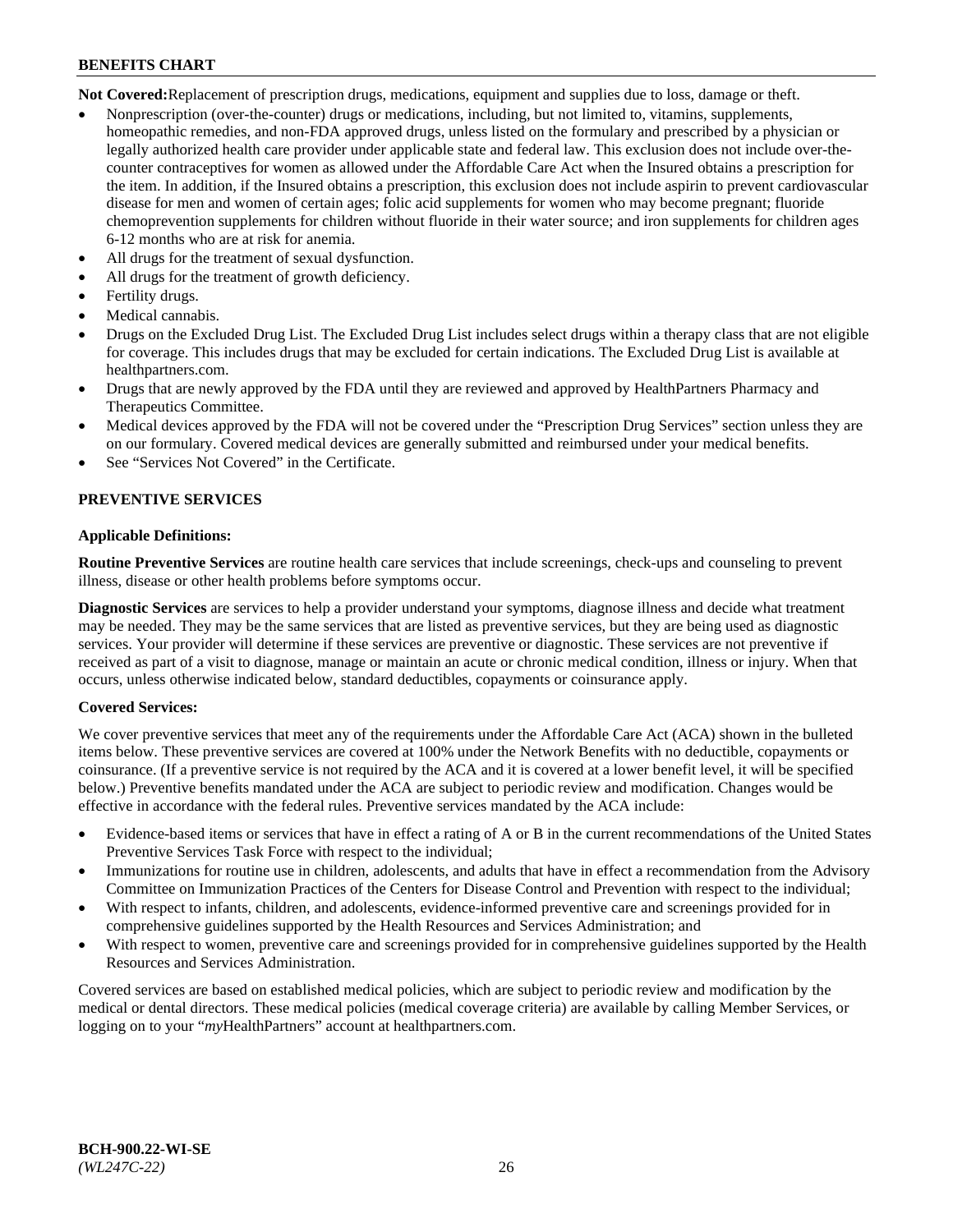# **ACA and state mandated preventive services are covered as follows:**

**Routine health exams and periodic health assessments.** A physician or health care provider will counsel you as to how often health assessments are needed based on age, sex and health status. This includes screening and counseling for tobacco cessation and all FDA approved tobacco cessation medications including over-the-counter drugs (as shown in the Prescription Drug Services section).

| <b>Network Benefits</b>                                     | <b>Non-Network Benefits</b>   |
|-------------------------------------------------------------|-------------------------------|
| 100% of the charges incurred.<br>Deductible does not apply. | 150% of the charges incurred. |

**Child health supervision services.** This includes pediatric preventive services such as newborn screenings, appropriate immunizations, developmental assessments and laboratory services appropriate to the age of the child from birth to 72 months and appropriate immunizations to age 18.

| <b>Network Benefits</b>                                     | <b>Non-Network Benefits</b>  |
|-------------------------------------------------------------|------------------------------|
| 100% of the charges incurred.<br>Deductible does not apply. | 50% of the charges incurred. |

# **Routine prenatal care and exams**

| <b>Network Benefits</b>                                     | <b>Non-Network Benefits</b>  |
|-------------------------------------------------------------|------------------------------|
| 100% of the charges incurred.<br>Deductible does not apply. | 50% of the charges incurred. |

**Routine postnatal care.** This includes health exams, assessments, education and counseling relating to the period immediately after childbirth.

| <b>Network Benefits</b>                                     | <b>Non-Network Benefits</b>  |
|-------------------------------------------------------------|------------------------------|
| 100% of the charges incurred.<br>Deductible does not apply. | 50% of the charges incurred. |

**Routine screening procedures for cancer.** This includes colorectal screening and other cancer screenings recommended by the USPSTF with an A or B rating. Women's preventive health services below describe additional routine screening procedures for cancer.

| <b>Network Benefits</b>                                     | <b>Non-Network Benefits</b>   |
|-------------------------------------------------------------|-------------------------------|
| 100% of the charges incurred.<br>Deductible does not apply. | 150% of the charges incurred. |

**Professional voluntary family planning services.** This includes services to prevent or delay a pregnancy, including counseling and education. Services must be provided by a licensed provider.

| <b>Network Benefits</b>                                     | <b>Non-Network Benefits</b>  |
|-------------------------------------------------------------|------------------------------|
| 100% of the charges incurred.<br>Deductible does not apply. | 50% of the charges incurred. |

# **Adult immunizations**

| Network Benefits                                            | <b>Non-Network Benefits</b>  |
|-------------------------------------------------------------|------------------------------|
| 100% of the charges incurred.<br>Deductible does not apply. | 50% of the charges incurred. |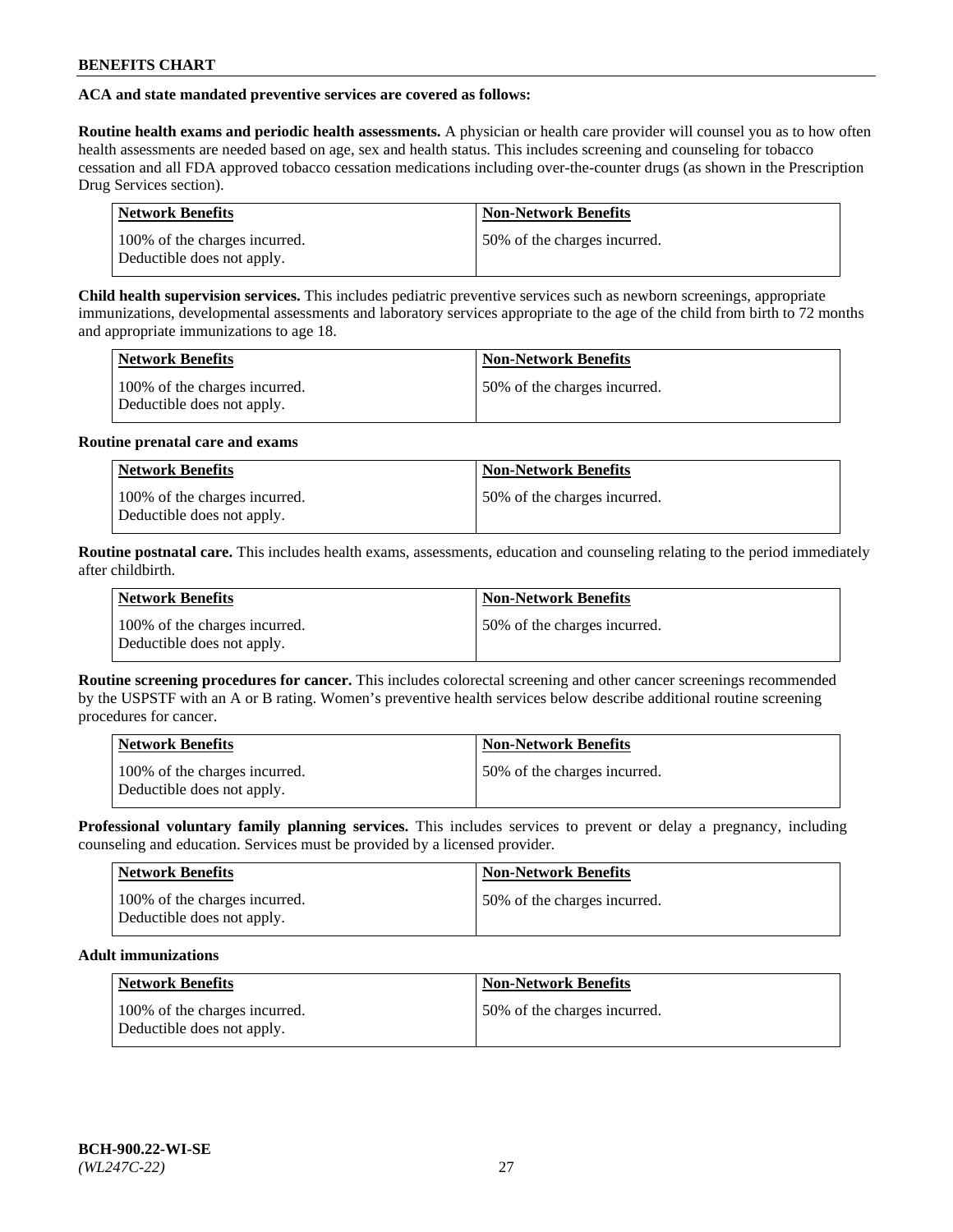**Women's preventive health services.** This includes mammograms, screenings for cervical cancer (pap smears), breast pumps, human papillomavirus (HPV) testing, counseling for sexually transmitted infections, counseling and screening for human immunodeficiency virus (HIV), and all FDA approved contraceptive methods as prescribed by a doctor, sterilization procedures, education and counseling (see the Prescription Drug Services section for coverage of oral contraceptive drugs). We also provide genetic screening for BRCA if someone in your family has the gene or you have a diagnosis of cancer.

The U.S. Preventive Services Task Force (USPSTF) recommends screening mammography, with or without clinical breast examination (CBE), every 1-2 years for women aged 40 and older. For women age 50 and older, we cover an annual mammogram.

| <b>Network Benefits</b>                                     | <b>Non-Network Benefits</b>  |
|-------------------------------------------------------------|------------------------------|
| 100% of the charges incurred.<br>Deductible does not apply. | 50% of the charges incurred. |

**Obesity screening and management.** We cover obesity screening and counseling for all ages during a routine preventive care exam. If you are age 18 or older and have a body mass index of 30 or more, we also cover intensive obesity management to help you lose weight. Your primary care doctor can coordinate these services.

| Network Benefits                                            | <b>Non-Network Benefits</b>  |
|-------------------------------------------------------------|------------------------------|
| 100% of the charges incurred.<br>Deductible does not apply. | 50% of the charges incurred. |

**In addition to any ACA or state mandated preventive services referenced above, we cover the following eligible services:**

### **Routine eye and hearing exams**

| <b>Network Benefits</b>                                     | <b>Non-Network Benefits</b>  |
|-------------------------------------------------------------|------------------------------|
| 100% of the charges incurred.<br>Deductible does not apply. | 50% of the charges incurred. |

**Ovarian cancer surveillance test for women who are at risk.** "At risk for ovarian cancer" means (1) having a family history that includes any of the following: one or more first-degree or second-degree relatives with ovarian cancer, clusters of female relatives with breast cancer or nonpolyposis colorectal cancer; or (2) testing positive for BRCA1 or BRCA2 mutations. "Surveillance test for ovarian cancer" means annual screening using CA-125 serum tumor marker testing, transvaginal ultrasound, pelvic examination or other proven ovarian screening tests currently being evaluated by the federal Food and Drug Administration or by the National Cancer Institute.

| <b>Network Benefits</b>                               | <b>Non-Network Benefits</b>                           |
|-------------------------------------------------------|-------------------------------------------------------|
| Coverage level is same as corresponding Network       | Coverage level is same as corresponding Non-Network   |
| Benefits, depending on type of service provided, such | Benefits, depending on type of service provided, such |
| as Diagnostic Imaging Services, Laboratory Services   | as Diagnostic Imaging Services, Laboratory Services   |
| or Office Visits for Illness or Injury, or Preventive | or Office Visits for Illness or Injury, or Preventive |
| Services.                                             | Services.                                             |

**Peak flow meters for Insureds diagnosed with asthma.** Must be prescribed by a licensed provider.

| <b>Network Benefits</b>                                     | <b>Non-Network Benefits</b>  |
|-------------------------------------------------------------|------------------------------|
| 100% of the charges incurred.<br>Deductible does not apply. | 50% of the charges incurred. |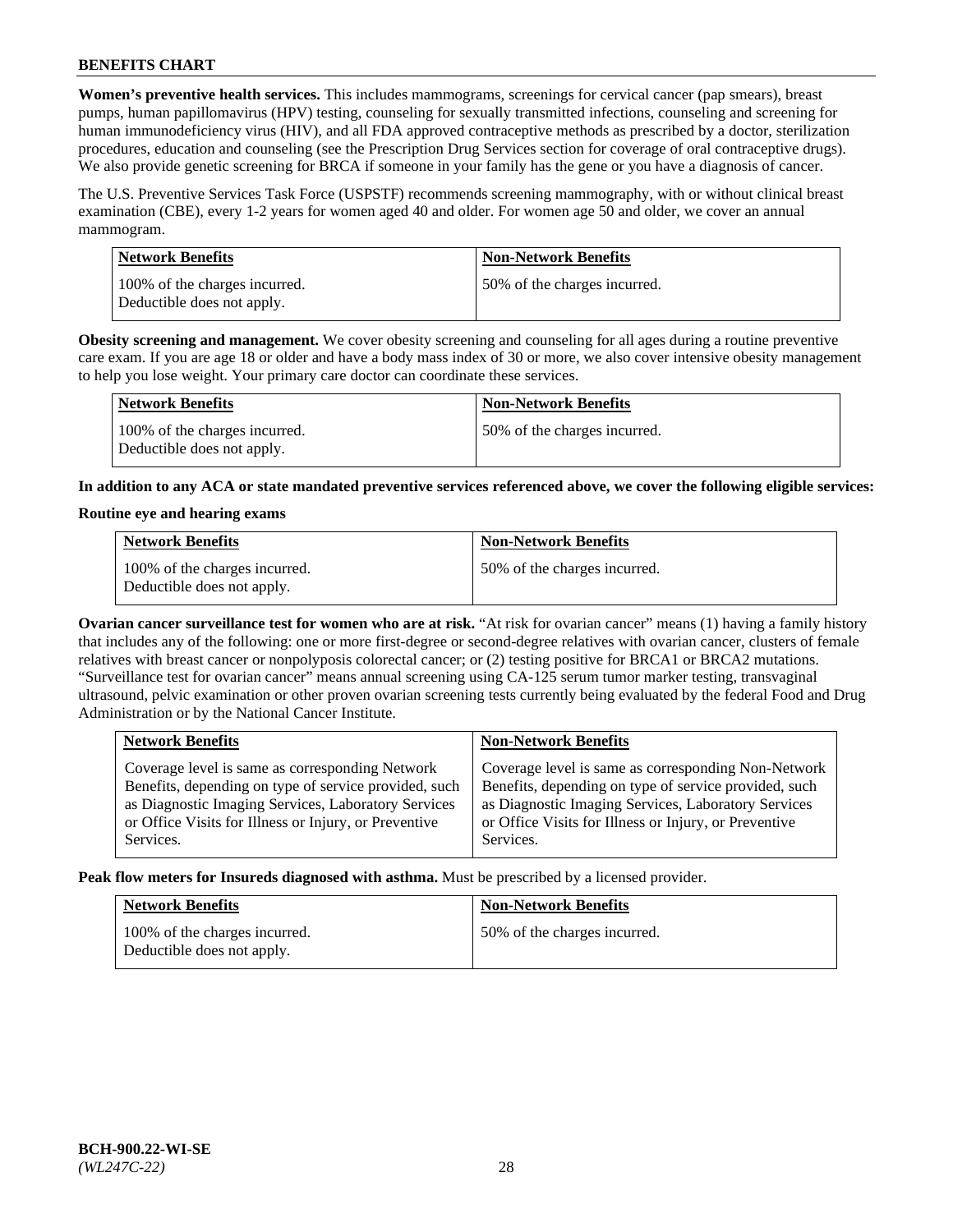**Glucose meters prescribed by a licensed provider** (other than continuous glucose monitoring systems which are covered under the "Diabetic Equipment and Supplies" section in this Benefits Chart)

| <b>Network Benefits</b>                                                                        | <b>Non-Network Benefits</b>  |
|------------------------------------------------------------------------------------------------|------------------------------|
| 100% of the charges incurred.<br>Deductible does not apply.                                    | 50% of the charges incurred. |
| Glucose meters are limited to meters on the formulary<br>and must be obtained from a pharmacy. |                              |

### **Retinopathy screening for Insureds diagnosed with diabetes**

| <b>Network Benefits</b>                                     | <b>Non-Network Benefits</b>  |
|-------------------------------------------------------------|------------------------------|
| 100% of the charges incurred.<br>Deductible does not apply. | 50% of the charges incurred. |

### **Hemoglobin A1C testing for Insureds diagnosed with diabetes**

| <b>Network Benefits</b>                                     | <b>Non-Network Benefits</b>  |
|-------------------------------------------------------------|------------------------------|
| 100% of the charges incurred.<br>Deductible does not apply. | 50% of the charges incurred. |

### **International normalized ratio (INR) testing for Insureds diagnosed with liver disease and/or bleeding disorders**

| <b>Network Benefits</b>                                     | <b>Non-Network Benefits</b>  |
|-------------------------------------------------------------|------------------------------|
| 100% of the charges incurred.<br>Deductible does not apply. | 50% of the charges incurred. |

### **Low-density lipoprotein (LDL) testing for Insureds diagnosed with heart disease**

| <b>Network Benefits</b>                                     | <b>Non-Network Benefits</b>  |
|-------------------------------------------------------------|------------------------------|
| 100% of the charges incurred.<br>Deductible does not apply. | 50% of the charges incurred. |

**Limitations:**Services are not preventive if received as part of a visit to diagnose, manage or maintain an acute or chronic medical condition, illness or injury. When that occurs, unless otherwise indicated above, standard deductibles, copayments or coinsurance apply.

#### **Not Covered:**

See "Services Not Covered" in the Certificate.

# **TELEHEALTH/TELEMEDICINE SERVICES**

#### **Definitions:**

**Telehealth, Telemedicine, or Virtual Care.** This is a means of communication between a health care professional and a patient. This includes the use of secure electronic information, imaging, and communication technologies, including:

- interactive audio or audio-video
- interactive audio with store-and-forward technology
- chat-based and email-based systems
- physician-to-physician consultation
- patient education
- data transmission
- data interpretation
- digital diagnostics (algorithm-enabled diagnostic support)
- digital therapeutics (the use of personal health devices and sensors, either alone or in combination with conventional drug therapies, for disease prevention and management)

**BCH-900.22-WI-SE**  *(WL247C-22)* 29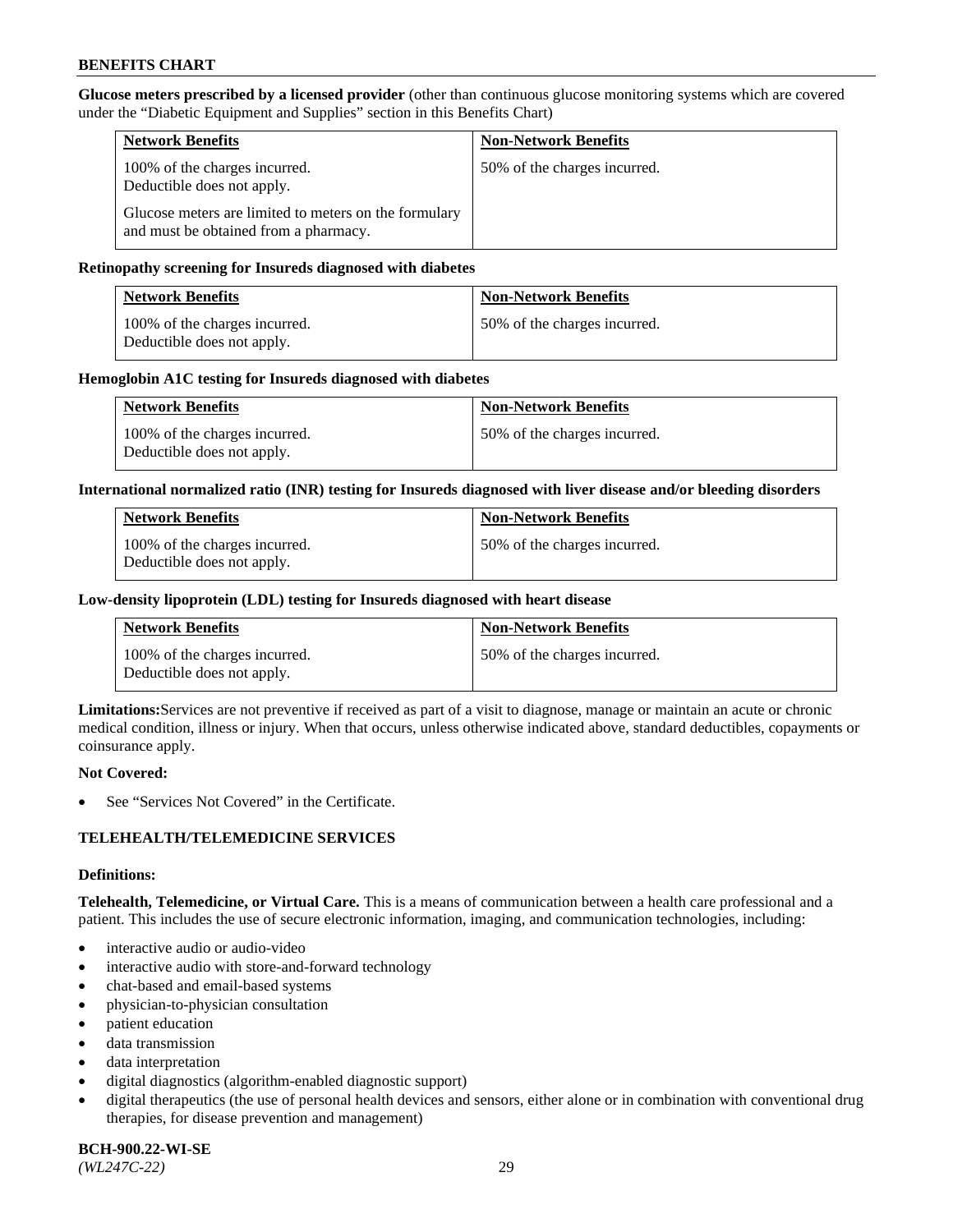Services can be delivered:

Synchronously: the patient and health care professional are engaging with one another at the same time; or Asynchronously: the patient and health care professional engage with each other at different points in time.

**Telephone Visits.** Live, synchronous, interactive encounters over the telephone between a patient and a healthcare provider.

**E-visit or chat-based visits.** Asynchronous online or mobile app encounters to discuss a patient's personal health information, vital signs, and other physiologic data or diagnostic images. The healthcare provider reviews and delivers a consultation, diagnosis, prescription or treatment plan after reviewing the patient's visit information.

**Virtuwell®.** This is an online service for you to receive a diagnosis and treatment for certain conditions, such as a cold, flu, ear pain and sinus infections. You may access the Virtuwell website at [virtuwell.com.](https://www.virtuwell.com/)

**Video Visits.** Live, synchronous, interactive encounters using secure web-based video between a patient and a healthcare provider.

#### **Covered Services:**

The Plan covers the following methods of receiving care for services that would be eligible under the Plan if the service were provided in person.

### **Scheduled telephone visits**

| <b>Network Benefits</b>       | <b>Non-Network Benefits</b>  |
|-------------------------------|------------------------------|
| 100% of the charges incurred. | 50% of the charges incurred. |

### **E-visits**

### **Access to online care through Virtuwell at [virtuwell.com](https://www.virtuwell.com/)**

| Network Benefits              | <b>Non-Network Benefits</b> |
|-------------------------------|-----------------------------|
| 100% of the charges incurred. | Not applicable.             |

#### **All other E-visits**

| <b>Network Benefits</b>       | <b>Non-Network Benefits</b>  |
|-------------------------------|------------------------------|
| 100% of the charges incurred. | 50% of the charges incurred. |

#### **Video visits**

| <b>Network Benefits</b>                                      | <b>Non-Network Benefits</b>                            |
|--------------------------------------------------------------|--------------------------------------------------------|
| Coverage level is same as corresponding Network              | Coverage level is same as corresponding Non-           |
| Benefits, depending on type of service provided, such as     | Network Benefits, depending on type of service         |
| Office Visits for Illness or Injury, Inpatient or Outpatient | provided, such as Office Visits for Illness or Injury, |
| <b>Hospital Services.</b>                                    | Inpatient or Outpatient Hospital Services.             |

#### **Not Covered:**

See "Services Not Covered" in the Certificate.

# **TRANSPLANT SERVICES**

# **Applicable Definitions:**

**Autologous.** This is when the source of cells is from the individual's own marrow or stem cells.

**Allogeneic.** This is when the source of cells is from a related or unrelated donor's marrow or stem cells.

**Allogeneic Bone Marrow Transplant.** This is when the bone marrow is harvested from the related or unrelated donor and stored. The patient undergoes treatment which includes tumor ablation with high-dose chemotherapy and/or radiation. The bone marrow is reinfused (transplanted).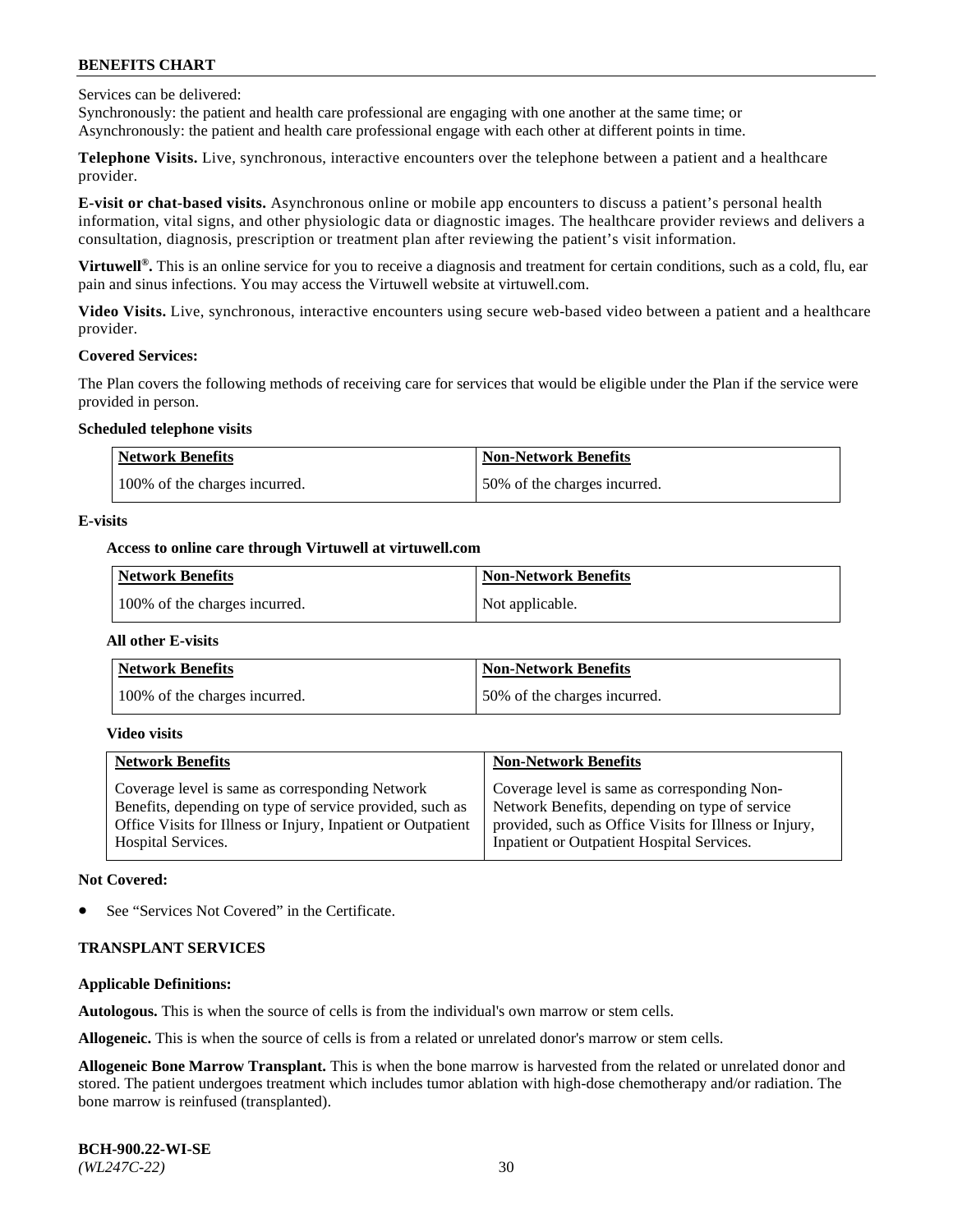**Autologous Bone Marrow Transplant.** This is when the bone marrow is harvested from the individual and stored. The patient undergoes treatment which includes tumor ablation with high-dose chemotherapy and/or radiation. The bone marrow is reinfused (transplanted).

**Autologous/Allogeneic Stem Cell Support.** This is a treatment process that includes stem cell harvest from either bone marrow or peripheral blood, tumor ablation with high-dose chemotherapy and/or radiation, stem cell reinfusion, and related care. Autologous/allogeneic bone marrow transplantation and high dose chemotherapy with peripheral stem cell rescue/support are considered to be autologous/allogeneic stem cell support.

**Designated Transplant Center.** This is any health care provider, group or association of health care providers designated by us to provide services, supplies or drugs for specified transplants for our Insureds.

**Transplant Services.** This is transplantation (including retransplants) of the human organs or tissue listed below, including all related post-surgical treatment, follow-up care and drugs and multiple transplants for a related cause. Transplant services do not include other organ or tissue transplants or surgical implantation of mechanical devices functioning as a human organ, except surgical implantation of an FDA approved Ventricular Assist Device (VAD) or total artificial heart, functioning as a temporary bridge to heart transplantation.

Prior authorization is required prior to consultation to support coordination of care and benefits.

### **Covered Services:**

We cover eligible transplant services (as defined above) while you are covered under the Certificate. Transplants that will be considered for coverage are limited to the following:

- Kidney transplants for end-stage disease.
- Cornea transplants for end-stage disease.
- Heart transplants for end-stage disease.
- Lung transplants or heart/lung transplants for: (1) primary pulmonary hypertension; (2) Eisenmenger's syndrome; (3) endstage pulmonary fibrosis; (4) alpha 1 antitrypsin disease; (5) cystic fibrosis; and (6) emphysema.
- Liver transplants for: (1) biliary atresia in children; (2) primary biliary cirrhosis; (3) post-acute viral infection (including hepatitis A, hepatitis B antigen e negative and hepatitis C) causing acute atrophy or post-necrotic cirrhosis; (4) primary sclerosing cholangitis; (5) alcoholic cirrhosis; and (6) hepatocellular carcinoma.
- Allogeneic bone marrow transplants or peripheral stem cell support associated with high dose chemotherapy for: (1) acute myelogenous leukemia; (2) acute lymphocytic leukemia; (3) chronic myelogenous leukemia; (4) severe combined immunodeficiency disease; (5) Wiskott-Aldrich syndrome; (6) aplastic anemia; (7) sickle cell anemia; (8) non-relapsed or relapsed non-Hodgkin's lymphoma; (9) multiple myeloma; and (10) testicular cancer.
- Autologous bone marrow transplants or peripheral stem cell support associated with high-dose chemotherapy for: (1) acute leukemias; (2) non-Hodgkin's lymphoma; (3) Hodgkin's disease; (4) Burkitt's lymphoma; (5) neuroblastoma; (6) multiple myeloma; (7) chronic myelogenous leukemia; and (8) non-relapsed non-Hodgkin's lymphoma.
- Pancreas transplants for simultaneous pancreas-kidney transplants for diabetes, pancreas after kidney, living related segmental simultaneous pancreas kidney transplantation and pancreas transplant alone.

To receive Network Benefits, charges for transplant services must be incurred at a Designated Transplant Center.

The transplant-related treatment provided, including expenses incurred for directly related donor services, shall be subject to and in accordance with the provisions, limitations, maximums and other terms of the Certificate.

Medical and hospital expenses of the donor are covered only when the recipient is an Insured and the transplant and directly related donor expenses have been prior authorized for coverage. Treatment of medical complications that may occur to the donor are not covered. Donors are not considered Insureds, and are therefore not eligible for the rights afforded to Insureds under the Certificate.

The list of eligible transplant services and coverage determinations are based on established medical policies, which are subject to periodic review and modification by the medical director.

| Network Benefits                                 | <b>Non-Network Benefits</b>                          |
|--------------------------------------------------|------------------------------------------------------|
| See Network Inpatient Hospital Services Benefit. | See Non-Network Inpatient Hospital Services Benefit. |